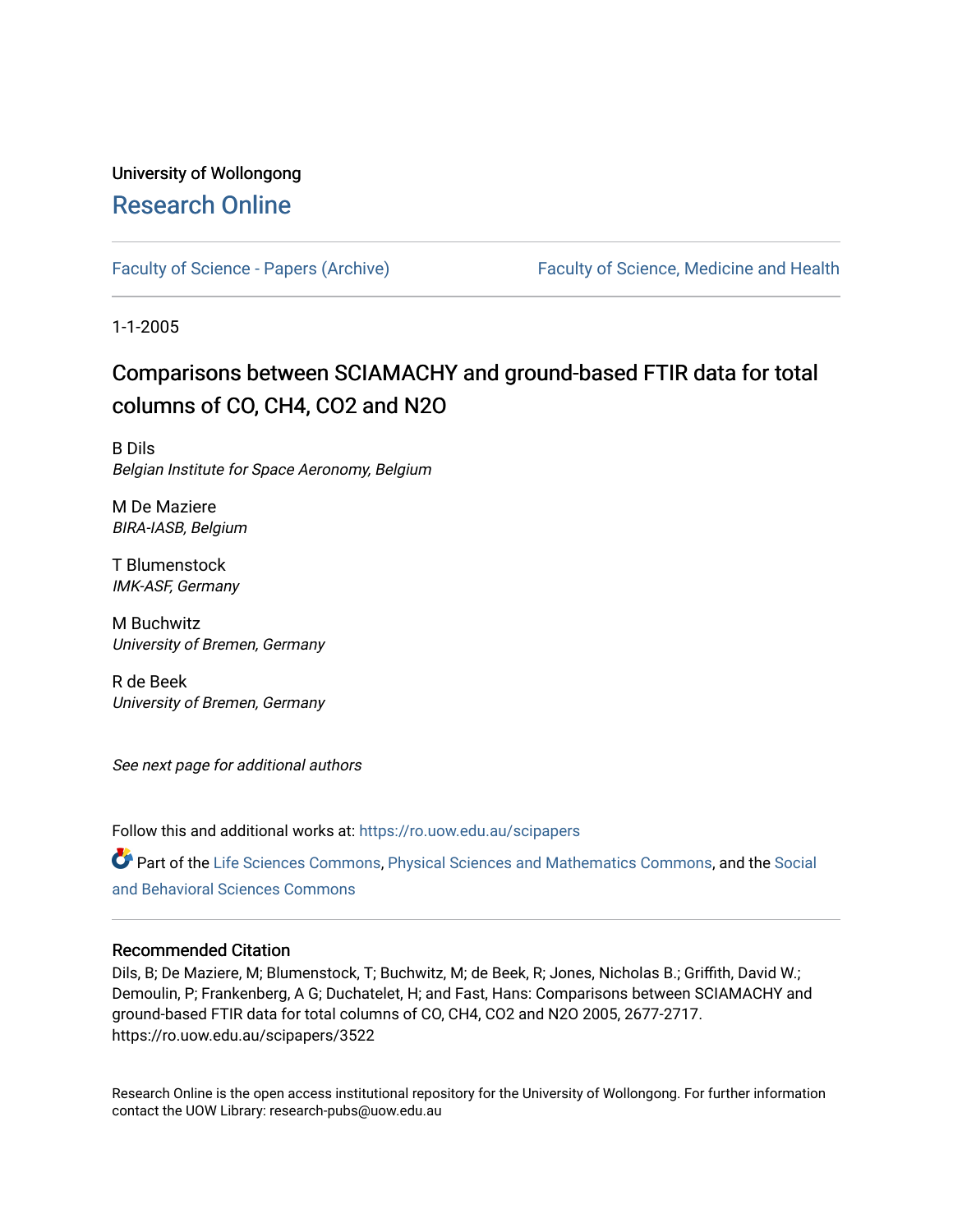# Comparisons between SCIAMACHY and ground-based FTIR data for total columns of CO, CH4, CO2 and N2O

# **Abstract**

Total column amounts of CO, CH4, CO2 and N2O retrieved from SCIAMACHY nadir observations in its near-infrared channels have been compared to data from a ground-based quasi-global network of Fouriertransform infrared (FTIR) spectrometers. The SCIAMACHY data considered 5 here have been produced by three different retrieval algorithms, WFM-DOAS (version 0.4, 0.41 for CH4), IMAP-DOAS (version 0.9) and IMLM (version 5.5) and cover the January to December 2003 time period. Comparisons have been made for individual data, as well as for monthly averages. To maximize the number of reliable coincidences that satisfy the temporal and spatial collocation criteria, the 10 SCIAMACHY data have been compared with a temporal 3rd order polynomial interpolation of the ground-based data. Particular attention has been given to the question whether SCIAMACHY observes correctly the seasonal and latitudinal variability of the target species. The ensemble of comparisons, discussed in this paper, demonstrate the capability of SCIAMACHY, using any of the three algorithms, to deliver products 15 for the target species under consideration, which are already useful for qualitative geophysical studies on a global scale. It is expected that the remaining uncertainties in the data products will decrease in future versions of the algorithm to also allow more quantitative investigations on a regional scale.

# Keywords

Comparisons, between, SCIAMACHY, ground, based, FTIR, data, for, total, columns, CH4, CO2, N2O, GeoQUEST

# **Disciplines**

Life Sciences | Physical Sciences and Mathematics | Social and Behavioral Sciences

## Publication Details

Dils, B., De Maziere, M., Blumenstock, T., Buchwitz, M., de Beek, R., Demoulin, P., Duchatelet, H., Fast, H., Frankenberg, A., Griffith, D. W. & Jones, N. B. (2005). Comparisons between SCIAMACHY and groundbased FTIR data for total columns of CO, CH4, CO2 and N2O. Atmospheric Chemistry and Physics Discussions, 5 2677-2717.

## Authors

B Dils, M De Maziere, T Blumenstock, M Buchwitz, R de Beek, Nicholas B. Jones, David W. Griffith, P Demoulin, A G Frankenberg, H Duchatelet, and Hans Fast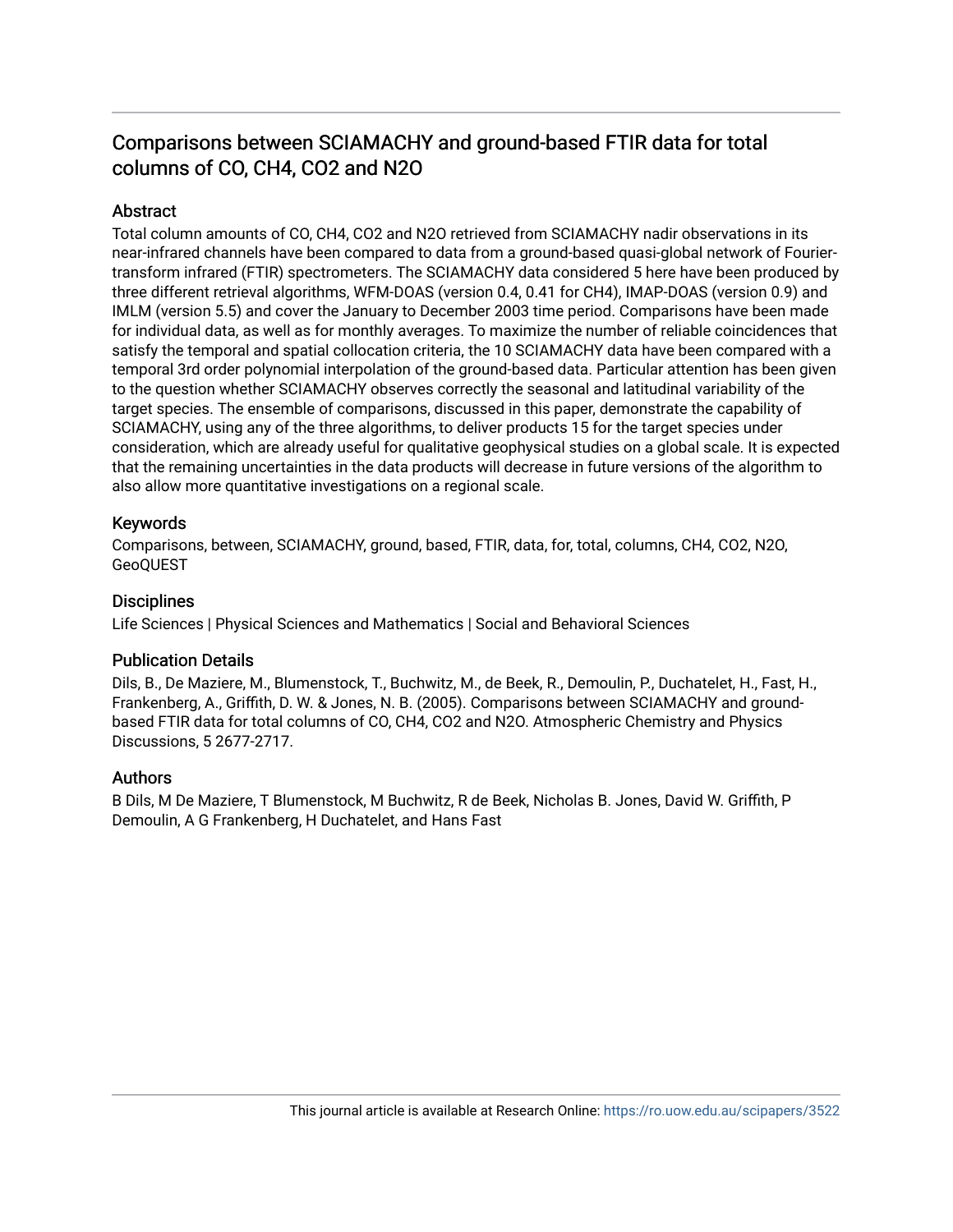Atmos. Chem. Phys. Discuss., 5, 2677–2717, 2005 www.atmos-chem-phys.org/acpd/5/2677/ SRef-ID: 1680-7375/acpd/2005-5-2677 European Geosciences Union



# **Comparisons between SCIAMACHY and ground-based FTIR data for total columns of CO, CH**<sup>4</sup> **, CO**<sup>2</sup> **and N**2**O**

B. Dils<sup>1</sup>, M. De Mazière<sup>1</sup>, T. Blumenstock $^2$ , M. Buchwitz<sup>11</sup>, R. de Beek<sup>11</sup>,

P. Demoulin<sup>5</sup>, P. Duchatelet<sup>5</sup>, H. Fast<sup>3</sup>, C. Frankenberg<sup>7</sup>, A. Gloudemans<sup>12</sup>,

D. Griffith<sup>4</sup>, N. Jones<sup>4</sup>, T. Kerzenmacher<sup>10</sup>, I. Kramer<sup>2</sup>, E. Mahieu<sup>5</sup>, J. Mellqvist<sup>6</sup>,

 $R$ . L. Mittermeier $^3$ , J. Notholt $^{11}$ , C. P. Rinsland $^{13}$ , H. Schrijver $^{12}$ , D. Smale $^8$ ,

**A. Strandberg**<sup>6</sup> **, A. G. Straume**12**, W. Stremme**<sup>9</sup> **, K. Strong**10**, R. Sussmann**<sup>9</sup> **,**

**J. Taylor**10**, M. van den Broek**12**, T. Wagner**<sup>7</sup> **, T. Warneke**11**, A. Wiacek**10**, and** S. Wood<sup>8</sup>

<sup>1</sup>Belgian Institute for Space Aeronomy, Brussels, Belgium

<sup>2</sup>Forschungszentrum Karlsruhe, IMK-ASF, Karlsruhe, Germany

<sup>3</sup>Meteorological Service of Canada (MSC), Downsview, Ontario, Canada

<sup>4</sup>University of Wollongong, New South Wales, Australia

<sup>5</sup>Institut d'Astrophysique et de Géophysique, Liège, Belgium

<sup>6</sup>Chalmers University of Technology, Radio & Space Science, Göteborg, Sweden

<sup>7</sup>Institute of Environmental Physics, University of Heidelberg, Heidelberg, Germany

<sup>8</sup>National Institute for Water and Air Research (NIWA), New-Zealand

© 2005 Author(s). This work is licensed under a Creative Commons License.

2677

<sup>9</sup> Forschungszentrum Karlsruhe, IFU, Germany

<sup>10</sup> University of Toronto, Canada

<sup>11</sup> Institute of Environmental Physics, University of Bremen, FB1, Germany

- <sup>12</sup> Netherlands Institute for Space Research (SRON), Utrecht, The Netherlands
- <sup>13</sup> NASA Langley Research Center, Hampton, VA, USA

Received: 7 March 2005 – Accepted: 23 March 2005 – Published: 3 May 2005

Correspondence to: B. Dils (bart.dils@oma.be)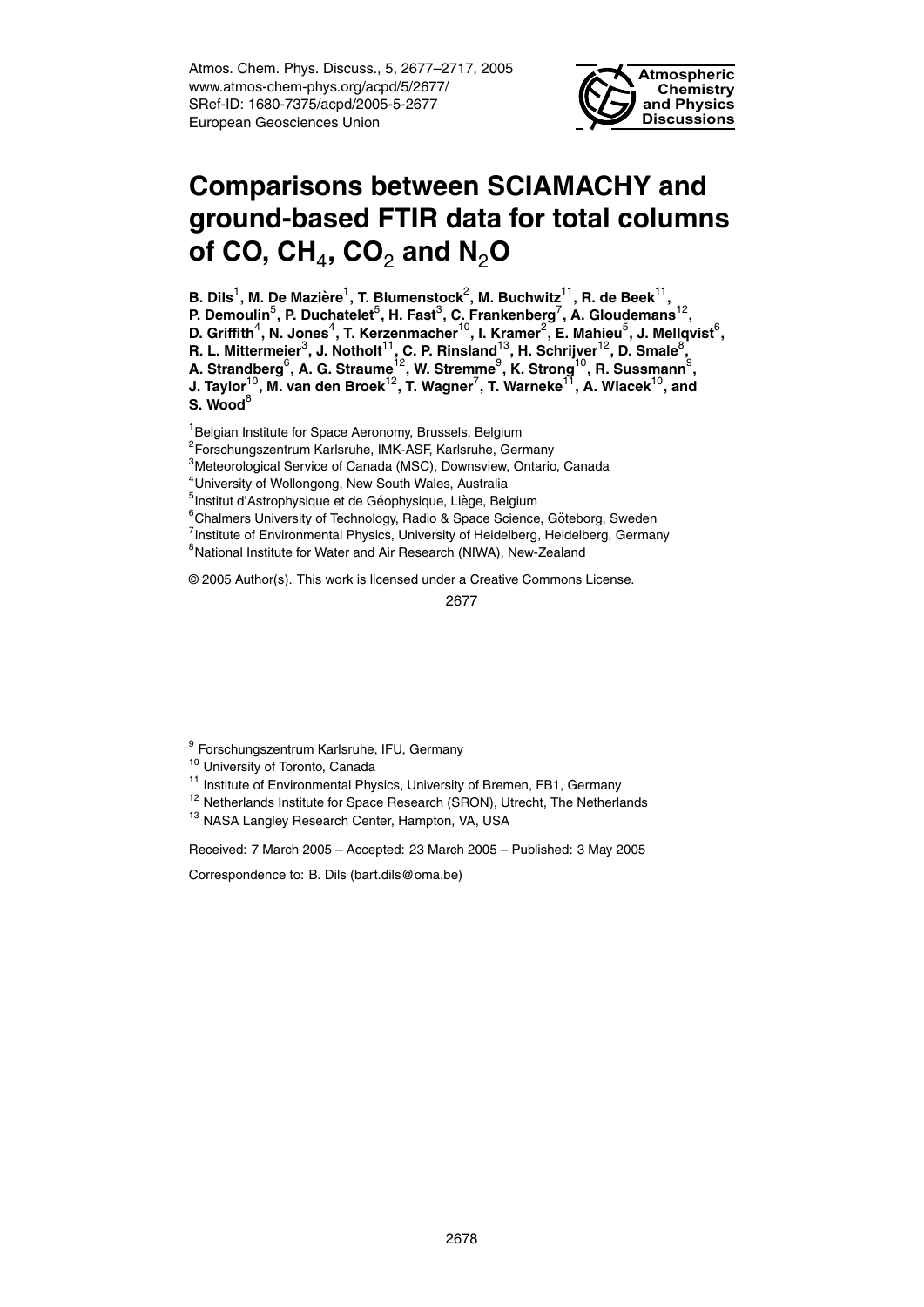#### **Abstract**

Total column amounts of CO,  $CH_4$ , CO<sub>2</sub> and N<sub>2</sub>O retrieved from SCIAMACHY nadir observations in its near-infrared channels have been compared to data from a groundbased quasi-global network of Fourier-transform infrared (FTIR) spectrometers. The

- <sup>5</sup> SCIAMACHY data considered here have been produced by three different retrieval algorithms, WFM-DOAS (version 0.4, 0.41 for  $\mathsf{CH}_4$ ), IMAP-DOAS (version 0.9) and IMLM (version 5.5) and cover the January to December 2003 time period. Comparisons have been made for individual data, as well as for monthly averages. To maximize the number of reliable coincidences that satisfy the temporal and spatial collocation criteria, the
- <sup>10</sup> SCIAMACHY data have been compared with a temporal 3rd order polynomial interpolation of the ground-based data. Particular attention has been given to the question whether SCIAMACHY observes correctly the seasonal and latitudinal variability of the target species. The ensemble of comparisons, discussed in this paper, demonstrate the capability of SCIAMACHY, using any of the three algorithms, to deliver products
- <sup>15</sup> for the target species under consideration, which are already useful for qualitative geophysical studies on a global scale. It is expected that the remaining uncertainties in the data products will decrease in future versions of the algorithm to also allow more quantitative investigations on a regional scale.

#### **1 Introduction**

- <sup>20</sup> The SCIAMACHY instrument (Burrows et al., 1995; Bovensmann et al., 1999, 2004) onboard ENVISAT has the potential to make nadir observations in the near-infrared (NIR; 0.8–2.38 *µ*m) of the most important greenhouse gases such as water vapour (H<sub>2</sub>O), carbon dioxide (CO<sub>2</sub>), methane (CH<sub>4</sub>), and nitrous oxide (N<sub>2</sub>O), and of the ozone precursor gas carbon monoxide (CO), which also acts as an important indirect
- <sup>25</sup> greenhouse gas as it significantly impacts the OH budget. SCIAMACHY is among the first satellite instruments that can measure greenhouse gases in the troposphere

2679

on a global scale. Its predecessor instrument GOME (Global Ozone Monitoring Experiment) does not include the channels in the NIR (Burrows et al., 1999). IMG (Interferometric Monitor of Greenhouse Gases) flew onboard ADEOS in 1997 to make nadir measurements in the thermal infrared (TIR), but failed after a few months of op-

- <sup>5</sup> eration (Kobayashi et al., 1999). At present, MOPITT (Measurements Of Pollution In The Troposphere) is delivering only CO profile data retrieved from the TIR channels; the expected  $CH<sub>4</sub>$  products are still unavailable due to instrument calibration problems (Drummond and Mand, 1996). SCIAMACHY measurements in the NIR have the important advantage over TIR measurements that they are sensitive down to the earth's
- <sup>10</sup> surface, where most emission sources are located, whereas thermal infrared measurements have a reduced sensitivity in the boundary layer. It is very important therefore to thoroughly investigate the potential capabilities of SCIAMACHY in its NIR channels. The purpose of the current validation is to identify quantitatively to what extent the
	- SCIAMACHY NIR products generated by various scientific institutes in Europe can be
- <sup>15</sup> exploited for global geophysical studies. It therefore addresses the consistency of the data to represent the variations of the CO, CO<sub>2</sub>, CH<sub>4</sub> and N<sub>2</sub>O fields with season, latitude, surface altitude, etc. This is done by comparing the available SCIAMACHY data with correlative, i.e., close in space and time, independent data – in casu from a remote-sensing network of ground-based FTIR spectrometers. Other complementary
- <sup>20</sup> validation efforts have been made, such as comparisons with data from other satellites, e.g., with CO data from MOPITT, or with analyses from global chemistry models such as TM3 (Heimann and Körner, 2003) or TM5 (Krol et al., 2005), and have been reported by Buchwitz et al. (2005a); Gloudemans et al. (2005); Straume et al. (2005).
- The SCIAMACHY data for CO, CH<sub>4</sub>, CO<sub>2</sub> and N<sub>2</sub>O total columns investigated in  $_{25}$  this paper have been produced by the algorithms WFM-DOAS v0.4 and v0.41 for CH<sub>4</sub> (Weighting Function Modified DOAS, Institute for Environmental Physics, University of Bremen; Buchwitz et al., 2005a, b, 2000, 2004), IMLM v5.5 (Iterative Maximum Likelihood Method, SRON; Schrijver, 1999; Gloudemans et al., 2005, 2004) and IMAP-DOAS v0.9 (Iterative Maximum A Posteriori-DOAS, University of Heidelberg; Franken-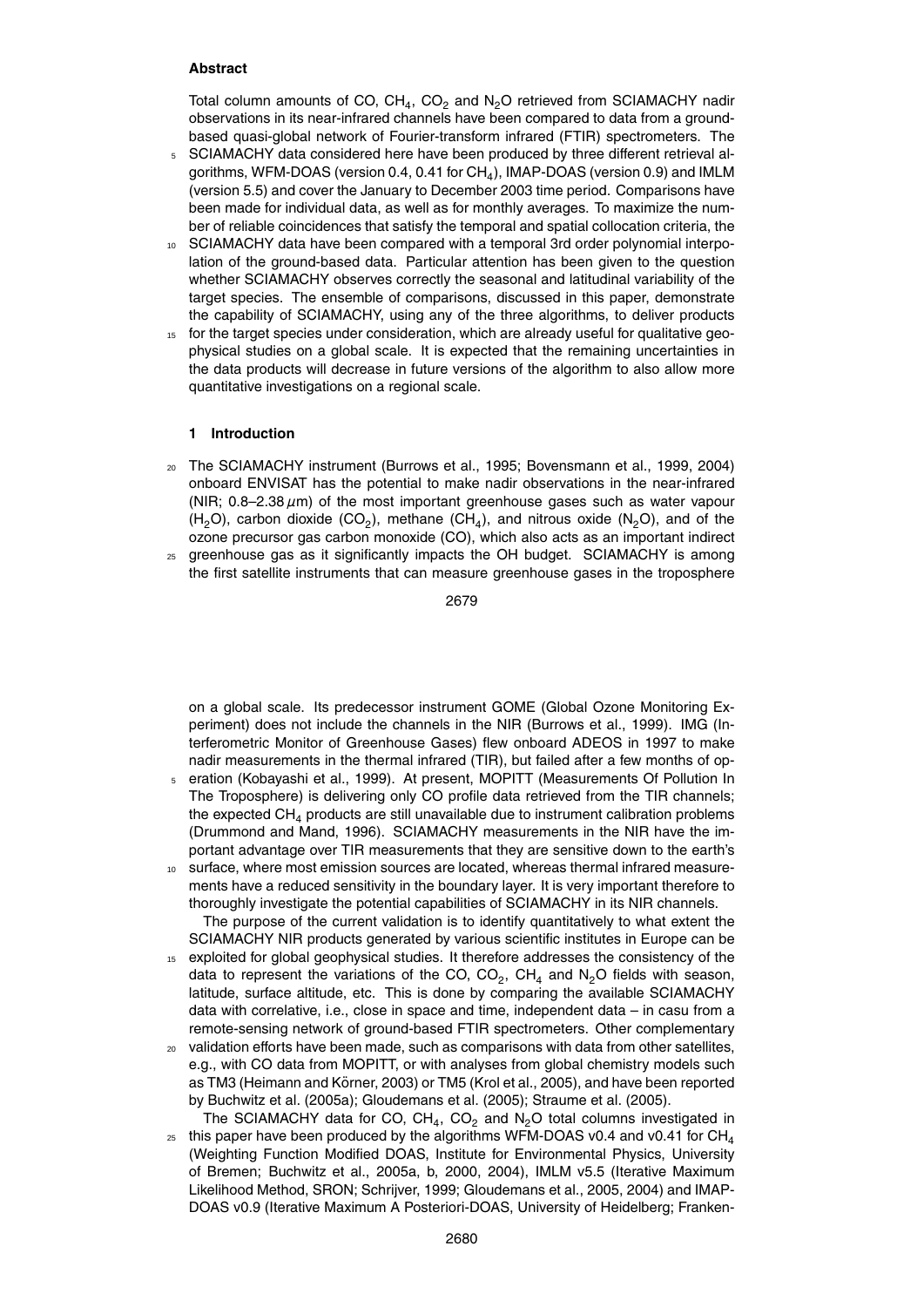berg et al., 2004, 2005). So far,  $CO<sub>2</sub>$  and N<sub>2</sub>O total column data have been provided by WFM-DOAS only. The data provided for this validation exercise cover the January to December 2003 time period, and thus offer a much better basis for validation than the limited data set that was available for previous exercises (De Mazière et al., 2004).

<sup>5</sup> Since then, some algorithm updates have also been implemented. For more in depth information about the SCIAMACHY retrieval algorithms and data products, the reader is referred to the above cited references.

The characteristics of the correlative ground-based FTIR data are described in the next section. Section 3 presents the conditions that have been verified for carrying out

the comparisons. The comparison methodology and the results of the comparisons are discussed in Sect. 4, successively for CO, CH<sub>4</sub> and N<sub>2</sub>O and CO<sub>2</sub>. Conclusions are drawn in Sect. 5.

#### **2 The ground-based correlative data**

The ground-based (g-b) correlative data are collected from 11 FTIR spectrometers 15 that are operated at various stations of the Network for the Detection of Stratospheric Change (NDSC, http://www.ndsc.ws). They have been submitted to the Envisat Cal/val database at NILU or directly to BIRA-IASB and have been compiled by us as part of the commitment in the Envisat AO ID 126 'Validation of ENVISAT-1 level-2 products related to lower atmosphere  $O_3$  and NO. Fig. 1 and Table 1 identify the locations of the <sup>20</sup> contributing stations.

- The g-b FTIR data are obtained from daytime solar absorption measurements under clear-sky conditions. G-b FTIR data can also be obtained from lunar absorption measurements at near full noon, e.g., in polar night conditions at high northern and southern latitude stations: such lunar absorption data are not included in the present
- <sup>25</sup> dataset however.

Figures 2a to d show the database of the CO, CH<sub>4</sub>, N<sub>2</sub>O and CO<sub>2</sub> g-b data products, respectively, available at BIRA-IASB for the present validation exercise. For compar-

2681

ison purposes, all data have been normalized to zero station altitude, as explained hereinafter.

Regarding CO (Fig. 2a) seasonal variations are quite pronounced (amplitude of about 50%), with a maximum by the end of local spring. Large excursions in the

- <sup>5</sup> CO column amounts are observed at Wollongong: they can probably be attributed to biomass burning events. Also, the g-b FTIR data (Fig. 2) clearly illustrate the interhemispheric gradient of CH<sub>4</sub> that amounts to 15% going from the South Pole (Arrival Heights) to the maximum values at northern mid-latitudes (Egbert). This gradient is high compared to model predictions and in-situ surface observations that observe an
- 10 interhemispheric gradient of order 3 to 8%, respectively (Dlugokencky et al., 1994): the apparent discrepancy can probably be explained by some inhomogeneity over the network, as discussed below. One also observes a seasonal variation of  $\textsf{CH}_4$  that is more distinct in the northern hemisphere than in the southern one. The  $CH<sub>4</sub>$  minimum in the northern hemisphere occurs at the beginning of the year, i.e., around mid-winter.
- $15$  N<sub>2</sub>O has a very small seasonal variation; also the variability over the entire data set is less than 15%. The  $CO<sub>2</sub>$  dataset is limited to 3 ground stations, with only very few data at Ny.Alesund.

In view of the use of the g-b FTIR data for the validation of SCIAMACHY data products, three issues must be clarified, that are, (1), the data availability, (2) the precision

- <sup>20</sup> and accuracy of the data, and (3), how to deal with different ground station altitudes. (1) The first issue (data availability) concerns the amount of available g-b data. One must remember that the g-b FTIR observations require clear-sky conditions. Consequently the g-b FTIR database does not represent a daily coverage, even if most stations are operated on a quasi-continuous basis. This limits of course the number
- <sup>25</sup> of possible coincidences with SCIAMACHY overpasses. Moreover for several groundbased stations the available datasets do not cover the entire January till December 2003 time period. To maximize data overlap between SCIAMACHY observations and FTIR g-b measurements, and ensure a statistically significant correlative data set, the SCIAMACHY data that meet the spatial collocation criteria (see Sect. 3) are not com-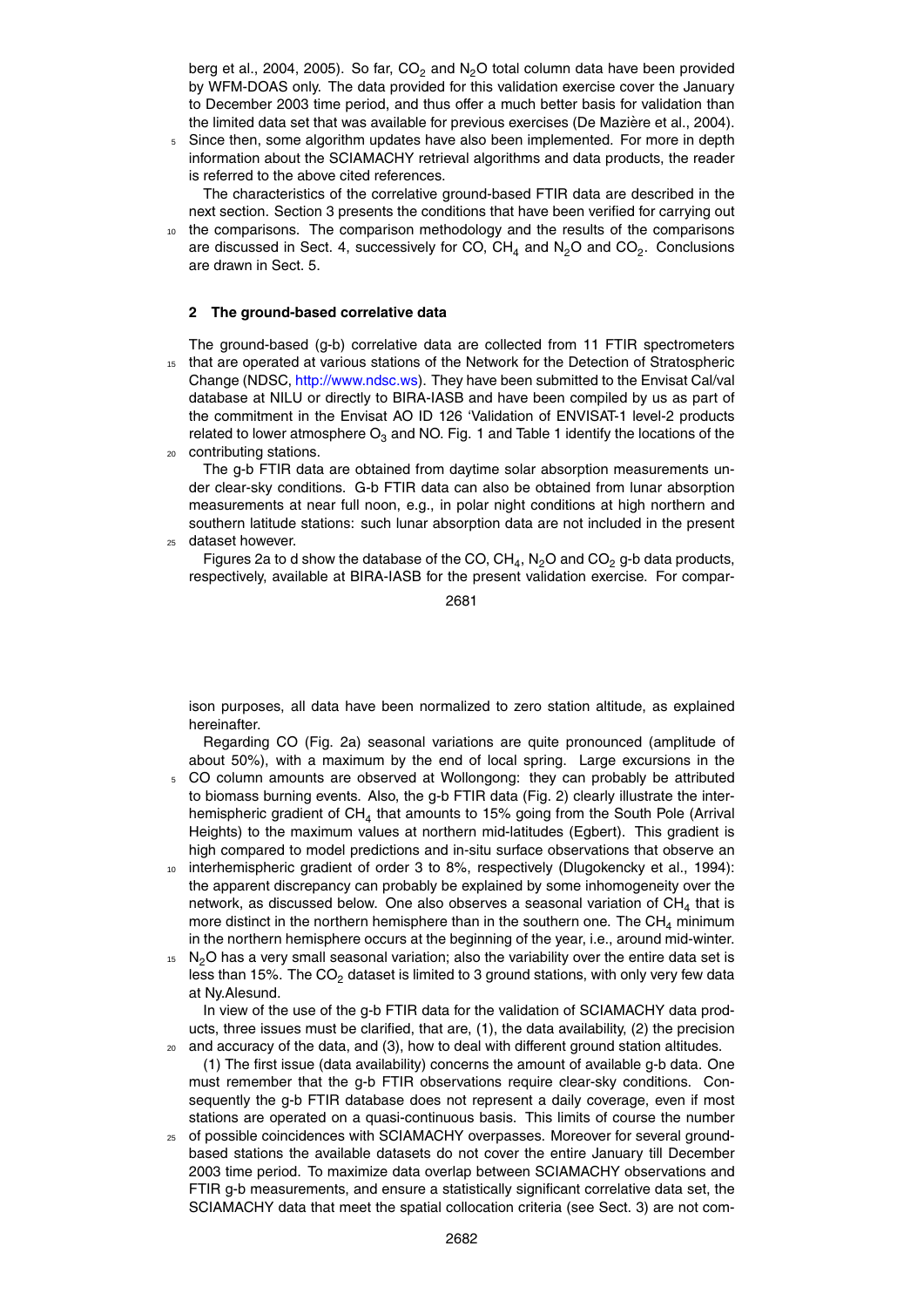pared on the basis of temporal overlap with the g-b data. Instead, we developed an alternative method in which the SCIAMACHY measurements are compared with the corresponding (in time) interpolated value of a third order polynomial fit through the FTIR g-b data, rather than with the FTIR data themselves. To ensure consistency

- <sup>5</sup> between all stations, all FTIR data points, if not already daily averages, have been converted to daily averages prior to any further manipulations such as the 3rd order polynomial fitting procedure. This third order polynomial fit gives a good representation of the seasonal variability (see example in Fig. 3), but loss of information as to daily variability and as to possible short term events cannot be avoided. The data com-
- parisons have been limited to the time periods during which g-b data is available to avoid gross extrapolation errors. This explains why there are no g-b data available for intercomparisons during the dark period in local winter at high-latitude stations. This method, which significantly increases the number of coincident data, allows us to study the latitudinal dependence over a wider range of stations whereas the usual validation
- <sup>15</sup> method considering only daily coincidences failed to provide sufficient, if at all, data for stations near the poles. The standard deviations of the ground-based data with respect to their 3rd order fit, or

$$
std\left(\frac{GB - PF}{PF}\right) \tag{1}
$$

(with GB, the individual daily averaged FTIR ground based measurements and PF, their <sup>20</sup> corresponding values derived from the third order polynomial fit), are, on average, 9.6% for CO (the average standard deviation drops to 7.6% when excluding the Wollongong measurements), 3.3% for CH<sub>4</sub>, 1.6% for N<sub>2</sub>O and 1.3% for CO<sub>2</sub>.

(2) The second issue of data precision and accuracy has been discussed partially hereabove. Individual g-b FTIR data for  $N_2O$ , CO,  $CO_2$  and CH<sub>4</sub> have a precision in the <sup>25</sup> order of some percent (*<*5%). Because of the adopted approach to use interpolated

(fit) values instead of original measurement data, the effective precision of the g-b correlative data is set by the values listed above.

The accuracies considering the entire FTIR network are estimated to be of order 3% 2683

for N<sub>2</sub>O and CO<sub>2</sub>, and 7% for CO and CH<sub>4</sub>. Network accuracies can be improved in future by imposing some homogenization as to the spectral data analysis among the contributing stations, especially for CH<sub>4</sub>. The current rather limited accuracy for CH<sub>4</sub> probably explains why the interhemispheric gradient in the g-b data appears too large.

- <sup>5</sup> (3) The third issue concerns a normalisation with altitude that has been applied to all g-b data. Because the target molecules have most of their total concentration in the lower troposphere, the total column amount is strongly dependent on the observatory's altitude. To eliminate any apparent differences or variations in the data set that are due to this altitude dependence, we have normalised all data to sea level altitude, using the <sup>10</sup> following simplified formula, which is a variation of the hypsometric equation (Wallace
	- and Hobbs, 1977):

$$
C_0 = C_Z \exp\left(\frac{Z}{7.4}\right)
$$

(2)

Herein Z is the station's altitude (in km),  ${\sf C}_Z$  is the observed total column amount, and  $C_0$  is the corresponding normalised (to sea level) total column amount. The same <sup>15</sup> normalisation has been applied to the overpass SCIAMACHY data, with Z being the mean altitude of the observed ground pixel. This normalisation procedure is, while the best at hand in the absence of auxiliary information, relatively coarse, inducing possible errors up to about 15% for high altitude stations such as Zugspitze, Jungfraujoch and Izaña. The approximation is best for  $CO_2$ , having a nearly constant volume mixing

 $20$  ratio (VMR) throughout the whole atmosphere, relatively good for CH<sub>4</sub> and N<sub>2</sub>O with an almost constant tropospheric VMR , but worse for CO that has a more variable VMR in the troposphere.

Moreover the column measured by SCIAMACHY is an average column above the area covered by a SCIAMACHY pixel which extends beyond the location of the g-b

25 station. For channel 8 products (see further in Sect. 3), the pixel size is  $30 \times 120$  km<sup>2</sup>, for channel 6 products  $30\times60\,\text{km}^2$  (see Table 2 for the used SCIAMACHY channels for each algorithm). Consequently for a mountainous g-b station, the SCIAMACHY column also samples to some extent the valleys around the station that often harbour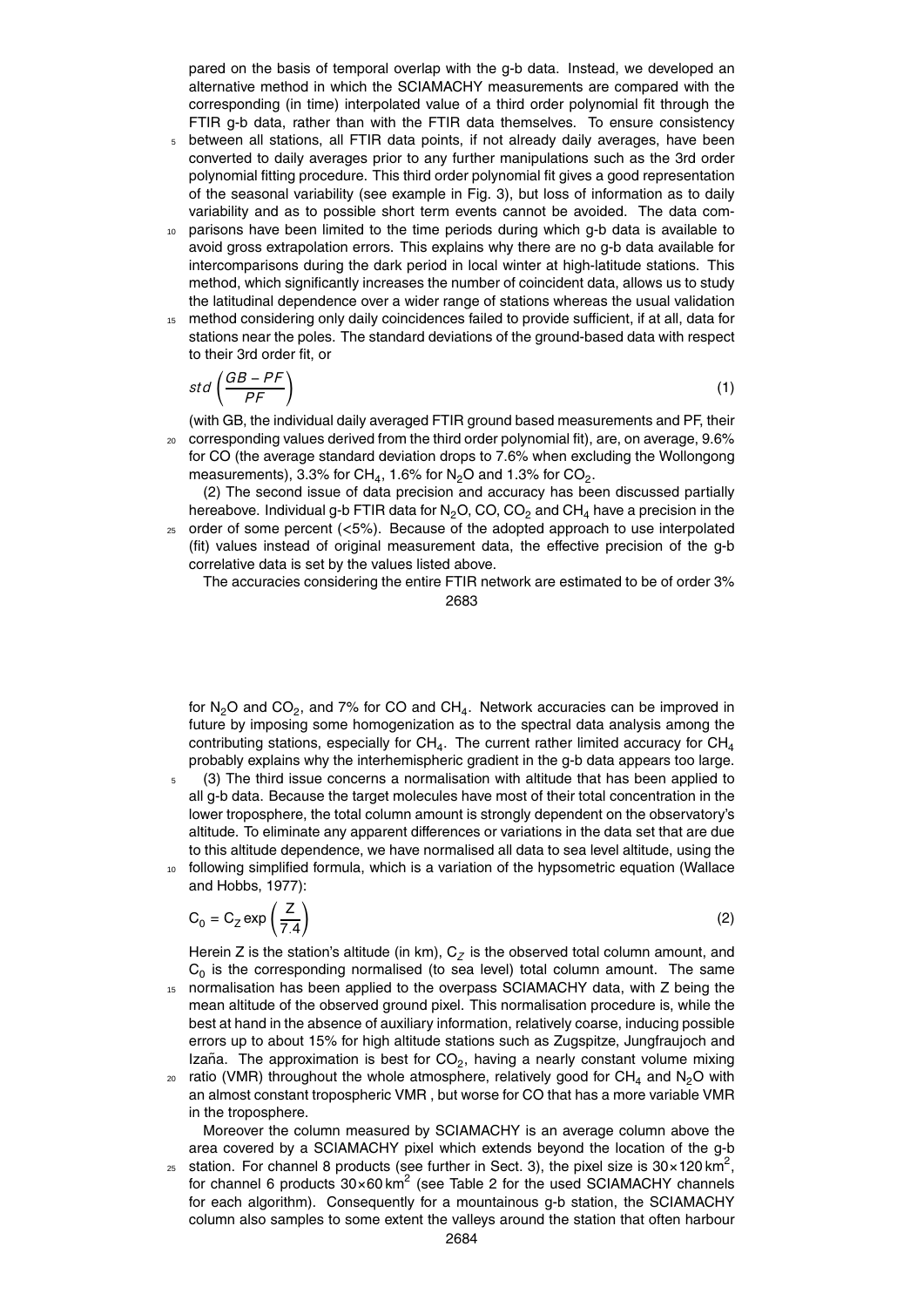significantly higher concentrations of pollutants compared to the mountain site. This might create an apparent bias between the FTIR and SCIAMACHY measurements. In addition to that, to obtain a statistically significant dataset, the spatial collocation criteria include all SCIAMACHY pixels centred within ±2.5◦ latitude and ±5 ◦ or ±10◦ longitude

<sup>5</sup> of the FTIR ground-station coordinates (for the small grid and large grid collocation, respectively – see Sect. 4), thus covering an even wider area, which in turn may lead to an inherent apparent increase of the data scatter as compared to that of the FTIR g-b measurements.

#### **3 The SCIAMACHY data and selection criteria for comparison**

- <sup>10</sup> The retrieval methods (WFM-DOAS, IMLM and IMAP) discussed in this paper not only use different mathematical retrieval algorithms, but also obtain their data for CO, CH<sub>4</sub>,  $N_2$ O and CO<sub>2</sub> from different spectral channels and wavelength regions: an overview hereof is given in Table 2. Each of the channels/windows has its own distinct features and associated problems. For instance the SCIAMACHY NIR channels 7 and 8 are
- 15 affected by ice layer build-up on the detectors, which is countered by regular decontamination of the instrument (Bovensmann et al., 2004). Also, not all the SCIAMACHY data sets considered for the present comparisons cover the complete year 2003: the IMLM data set contains no data for the April till August 2003 period, while the  $CH<sub>4</sub>$ IMAP data set is limited to the August till November 2003 time period. The CO IMAP
- <sup>20</sup> data lacks measurements for August and December, and WFM-DOAS only contains data from January till October. Due to the fact that the January to December 2003 time frame includes periods of lower transmission and ice decontamination of the SCIA-MACHY instrument, differences in the considered time periods may lead to apparent differences in the final comparison results when evaluating the algorithms. Some dif-
- <sup>25</sup> ferences may also occur because of the seasonal variation of the inter-hemispheric latitudinal gradient of some species, notably CO.

The data products for SCIAMACHY give reliable total column values only for cloud-

2685

free pixels because the clouds are not transparent in the NIR (Buchwitz et al., 2000, 2004; Gloudemans et al., 2005; Straume et al, 2005) and thus effectively take over the role of the earth's surface. Since the highest concentrations of the target species are found close to the earth's surface, where the air pressure is the highest and where

- <sup>5</sup> the sources and sinks are located, interpreting cloud-contaminated columns as total columns can lead to large errors in the analysis. The different algorithms investigated here use different cloud detection schemes (Buchwitz et al., 2004, 2005a; Schrijver et al., 1999; Gloudemans et al., 2005) resulting in different cloud masks. In some cases they do not mask all cloudy pixels and in other cases they may be too restrictive,
- <sup>10</sup> because they cannot distinguish between ice- or snow-covered surfaces and clouds, resulting in loss of data. This implies that some comparisons with g-b FTIR data may still suffer from the presence of clouds in the SCIAMACHY observation. The current IMAP method does not contain a cloud detection algorithm for CO. For  $\mathsf{CH}_4$ , the filtering is done based on a lower threshold for the height-corrected  $CO<sub>2</sub>$  column: the column
- $15$  must be at least 89% of the expected total column assuming constant CO<sub>2</sub>. This method effectively filters high-altitude clouds. A more definite cloud detection algorithm will be implemented in the near future. As for the algorithms themselves, all research groups are continuously improving their cloud filtering methods.

In addition to that, for low albedo values, the precision of the cloud-free SCIAMACHY <sup>20</sup> data is strongly influenced by the albedo of the observed ground-pixel, because it determines to a large extent the signal-to-noise ratio of the corresponding observed spectra.

- This explains why data over ocean (water) are less reliable than data over land. Also measurements with a high solar zenith angle (typically at the Earth's poles), lead to low signal to noise ratios, and thus larger errors in the retrieved total columns. A restric-<sup>25</sup> tion on the accepted solar zenith angles therefore contributes to the observed limited
- dataset for northern and southern high-latitude stations.

It must also be noted that for WFM-DOAS and IMAP, in most cases (CH $_4$ , CO $_2$  and  $N<sub>2</sub>O$ ) the products discussed here, namely the total column values, are not the final data products of these algorithms. Their final data products, denoted as  $\mathsf{XCH}_4$ ,  $\mathsf{XCO}_2$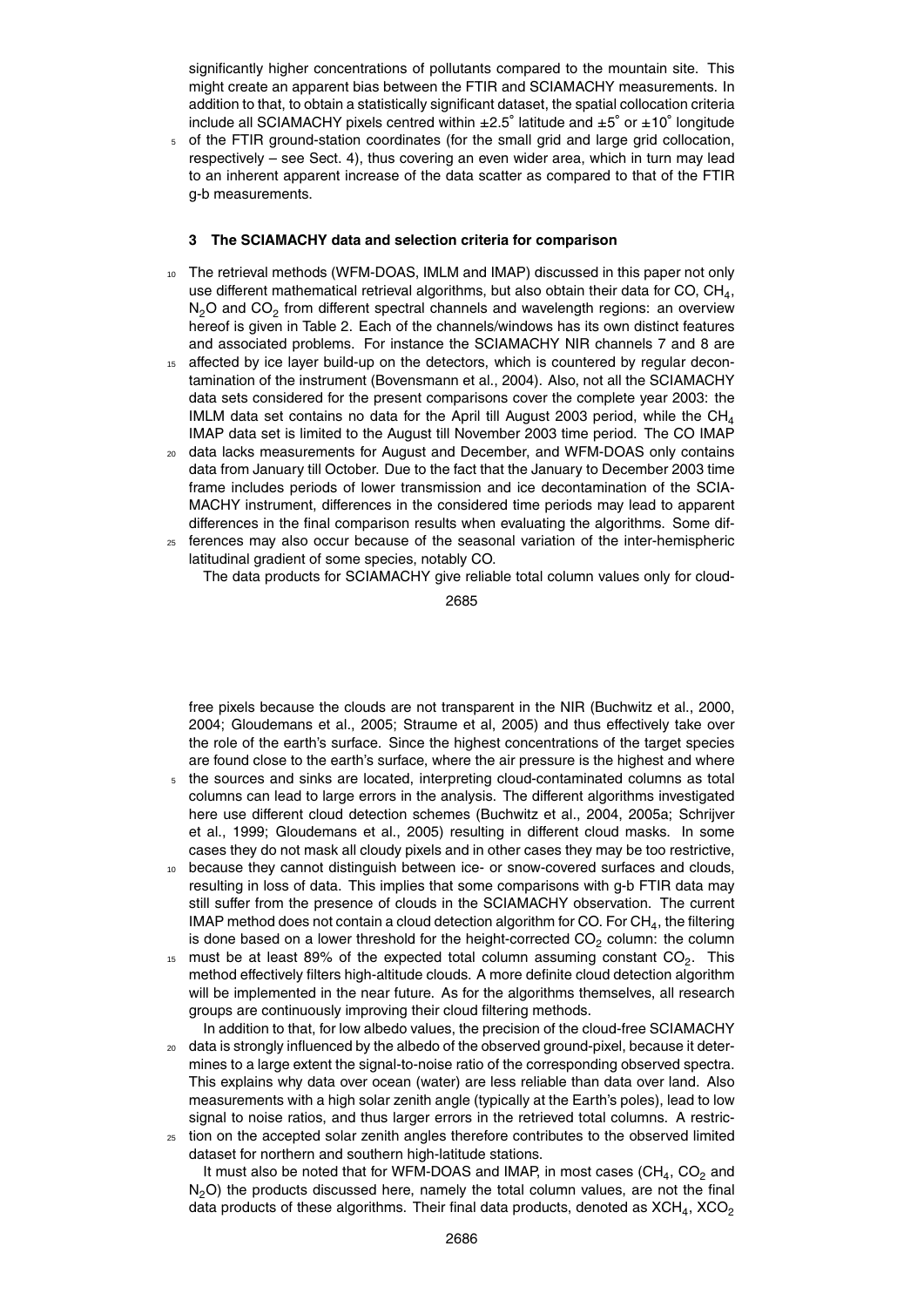and  $XN<sub>2</sub>O$ , are the total column values of said species divided by the total column values of either CO<sub>2</sub> or O<sub>2</sub> (scaled to be a proxy for dry air). This normalisation should improve the data quality, given the fact that systematic retrieval errors, such as column variations due to changes in surface pressure or topography, or residual cloud contami-

<sup>5</sup> nation, are eliminated to a large extent from the ratio product. Unfortunately at present, we do not dispose of the appropriate correlative measurements to evaluate these final products.

The criteria adopted for temporal and spatial 'collocation' stem from choosing the best compromise between achieving better or worse statistics and keeping more or less

- natural variability in the data. Spatial collocation has been defined as data being within ±2.5° latitude and ±10° longitude of the FTIR ground station. Data that have been taken closer to each other (within ±2.5° latitude and ±5° longitude of each other) have been looked at in particular. The spatial collocation criteria adopted here are loose; however making them more stringent would have made the number of coincidences <sup>15</sup> too small, especially at the high-latitude stations.
- Additional selection criteria have been applied to the SCIAMACHY data, based on confidence limits given by the data providers. These confidence limits are different for the different algorithms, because they estimate the errors differently. For example, WFM-DOAS includes spectral fit errors in the final error estimate, whereas the error
- <sup>20</sup> reported by IMLM only accounts for instrument-noise related errors, and therefore appears to be smaller. The additional selection criteria that have been applied to the SCIAMACHY data from each algorithm are listed in Table 3.

In summary, the comparisons are limited to (1) cloud-free SCIAMACHY data, according to the individual cloud detection schemes from individual algorithms, (2) having the

<sup>25</sup> centre of the SCIAMACHY pixel within the spatial collocation area around the location of the g-b site, as outlined above, and (3) satisfying the additional selection criteria listed in Table 3. Temporal coincidence has been defined as data being taken at the same time, in which the real g-b FTIR data set has been approximated by a continuous set of interpolated values, as explained in Sect. 2.

2687

Before making the comparisons, we have verified that the total column averaging kernels of both data products (g-b FTIR and SCIAMACHY) are very similar, showing a rather uniform sensitivity close to 1 from the ground to the stratosphere (Rodgers and Connor, 2003; Buchwitz et al., 2004, private communication). Therefore we have compared the data products as such, without taking the averaging kernels explicitly into account.

### **4 The comparisons between timeseries of g-b FTIR network and SCIAMACHY data of CO, CH**<sup>4</sup> **, CO**<sup>2</sup> **and N**2**O total column amounts**

#### 4.1 Comparison methodology

<sup>10</sup> Time series of the relative differences between SCIAMACHY individual data points (SCIA) and the corresponding values from the 3rd order polynomial interpolation through the g-b FTIR daily network data (PF) , i.e., [(SCIA-PF)/PF] have been made for all the different SCIAMACHY algorithms and target products. An example for  $CH<sub>4</sub>$ from the WFM-DOAS algorithm at the Toronto station is shown in Fig. 4. An overall <sup>15</sup> bias, being

$$
Bias = mean\left(\frac{SCIA - PF}{PF}\right)
$$
 (3)

over the considered time period was calculated for each target product, algorithm and station; these biases are listed in Tables 5 to 7. A globally averaged bias (i.e., a mean over all stations) was calculated as well and is also listed in the same corresponding Ta-

<sup>20</sup> bles. The errors reported on the biases are the statistical 1*σ* standard deviations on the [(SCIA-PF)/PF] values, not on the original SCIAMACHY measurements themselves. It should be mentioned that the number of correlative data points can vary greatly

from station to station (from 1 to several thousands). These numbers of correlative data points are indicated also in Tables 5 to 7. It must be kept in mind that the ob-<sup>25</sup> tained absolute value of the overall bias can often be explained by slightly wrong slit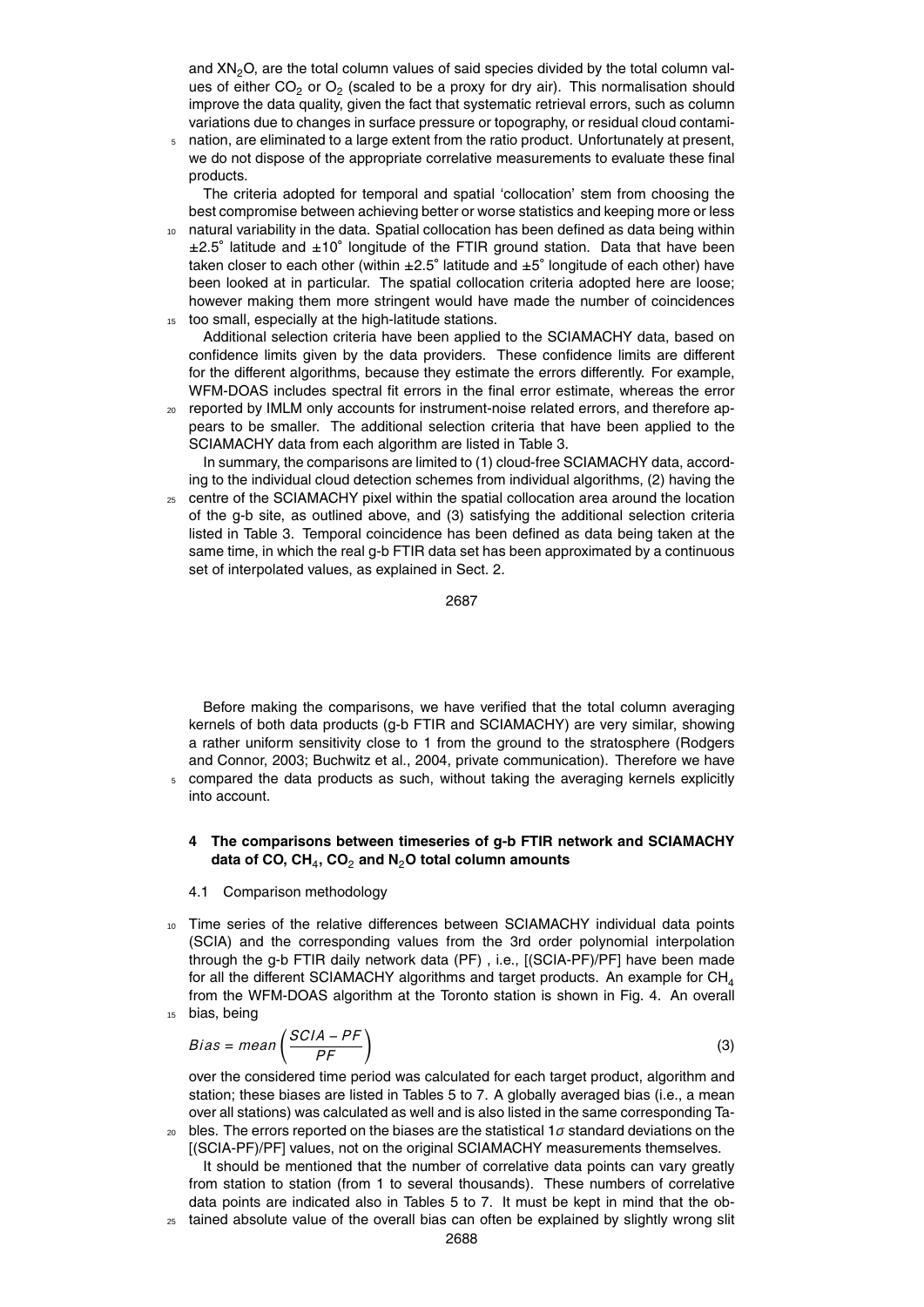functions and/or spectral parameters (Gloudemans et al., 2005); in some cases even the SCIAMACHY data have been scaled according to a chosen reference (Buchwitz et al., 2004) . Similarly the indicated error is strongly influenced by the exact choice of error criteria.

- <sup>5</sup> We have also evaluated the scatter of the SCIAMACHY measurements themselves, *σscat*, for each station, algorithm and target species, for comparison with the corresponding ones of the FTIR data. To this end, the individual SCIAMACHY measurements have been averaged per day, and a daily bias value, called Biasday hereinafter, has been calculated according to Eq. (3), now using the daily averaged SCIAMACHY
- <sup>10</sup> values.  $\sigma_{scat}$  is then obtained as the statistical 1*σ* standard deviation, of the daily averaged SCIAMACHY data (SCIAday) with respect to the polynomial interpolation of the daily FTIR data, corrected for the daily bias (Biasday), according to:

$$
\sigma_{scat} = std \left( \frac{SCIAday - \{(1 + Biasday) \times PF\}}{\{(1 + Biasday) \times PF\}} \right)
$$
\n(4)

The resulting values of *σscat* for the large collocation grid are summarized in Table 4, 15 together with the scatter on the g-b FTIR data and the desired target precision for each species. These targets have been set in order to accurately detect the global sources and sinks of these species. The complete set of *σscat* values, including those from small grid collocated measurements, are listed in Tables 5 to 7.

- It is also very important to verify whether SCIAMACHY is able to reproduce the sea-<sup>20</sup> sonal and latitudinal variations of the target species. A useful marker for this ability is the correlation coefficient (R) between the SCIAMACHY measurements and the 3rd order polynomial interpolated FTIR g-b measurements. It turns out to be impossible to produce meaningful R values for the individual stations, given the limited temporal variation of the g-b data as compared to the scatter present in the SCIAMACHY mea-
- <sup>25</sup> surements, and the limited number of data points per station. However, the overall correlation coefficient per retrieval method over all stations and time does provide useful information. The value of the correlation coefficient depends not only on the effective

2689

correlation but also on the number of data points and their scatter. Therefore, the R value may appear small even though the datasets do correlate and R is still significant. Therefore, next to the correlation coefficient R, we also tested for the hypothesis of no correlation. The latter is expressed by the P-value, also given in Tables 5 to 7, which

- <sup>5</sup> is the probability of getting a correlation R as large as the observed value by random chance, supposing the true correlation is zero. If P is small, say less than 0.05, then the correlation R is significant. The P-value is computed by transforming the correlation to a t-statistic having n-2 degrees of freedom, with n the number of data points. The calculated R and P values give us a clear indication of how successful SCIAMACHY is
- <sup>10</sup> in reproducing the overall variations in the g-b FTIR data. These variations include the temporal variations as well as the latitudinal variations.

A separate look at the latitudinal variation in the SCIAMACHY data can be easily derived from Tables 5 to 7 (in combination with Table 1) and is illustrated in Figs. 5 and 8, showing the bias as a function of latitude, per algorithm, for CO and  $CH_4$ , 15 respectively.

To have a clearer view on the ability of SCIAMACHY to reproduce temporal variations we have calculated monthly averages of both the original ground-based data (without a polynomial fitting procedure) and the SCIAMACHY data, on the large collocation grid and satisfying all selection criteria. Time series of the relative differences ([scia-gb]/gb)

<sup>20</sup> have been plotted in Figs. 6, 9 and 10, again for all target products, algorithms and stations. The errors depicted on these Figures represent the statistical 1*σ* standard deviations derived through error propagation from the SCIAMACHY and ground based standard deviations of the respective monthly ensembles of individual data points.

Hereinafter the results summarized in the Tables and Figures are discussed in detail, <sup>25</sup> per molecule.

4.2 Results for CO

Before discussing the results in Table 5, it must be noted that only the IMAP algorithm allows us to make some statistics at the polar stations Ny-Alesund and Arrival Heights.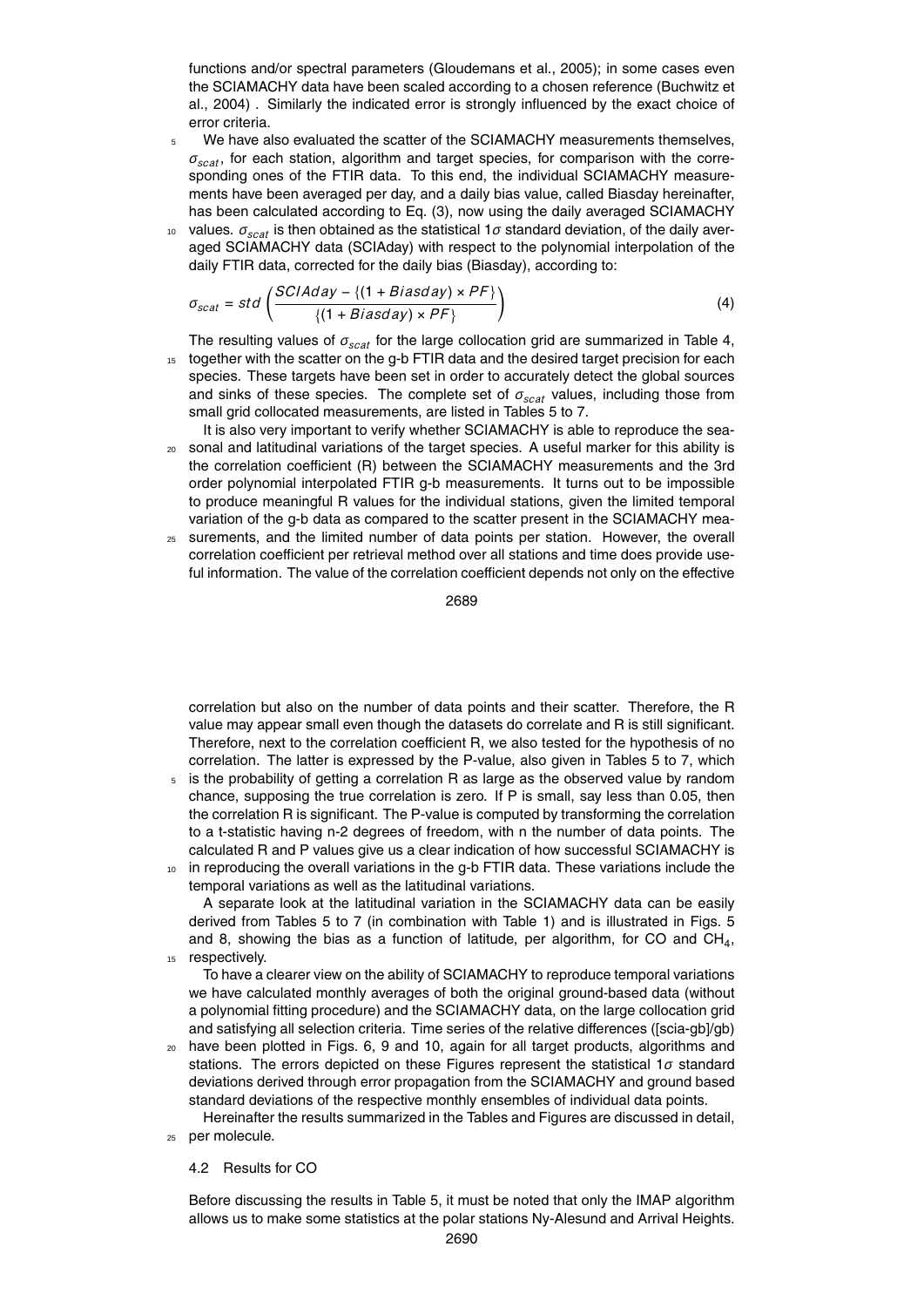This is due to the abovementioned weakness of the cloud detection algorithms used in WFM-DOAS and IMLM in that they cannot distinguish clouds from ice and snow. Therefore, the conclusions drawn hereinafter as to latitudinal variations exclude these polar latitudes.

- <sup>5</sup> From the calculated global bias listed in Table 5, one notices that WFM-DOAS apparently overestimates the CO total column values. One must remember however that the absolute column values for the WFM-DOAS data have been scaled according to a chosen reference (Buchwitz et al., 2004). IMAP data exhibit a significant negative bias. The results for IMLM on the other hand seem to have the lowest bias, but with
- a rather substantial difference between the results for the small (12.0%) and the large grid  $(1.1\%)$ . But as the data spread is very large – the largest of the three algorithms –, this bias difference between the two collocation grids is not significant. Stricter error criteria led to a significant reduction of the data spread but at the cost of a large reduction in the number of data points. In all cases, when considering the data spread
- <sup>15</sup> and bias, one has to keep in mind (1) that SCIAMACHY is aiming at a 10% precision on the CO column data, and (2) that there is already a significant standard deviation of 9.6% on the CO ground-based data themselves. The standard deviation of the IMAP measurements, *σscat*, is only about 2.5 times larger than that of the ground-based FTIR data, closely followed by WFM-DOAS.
- <sup>20</sup> Table 5 and Fig. 5 also show that for both WFM-DOAS and IMAP, the biases observed in the southern hemisphere are systematically more positive than those observed in the northern hemisphere, which indicates that WFM-DOAS and IMAP somewhat underestimate the latitudinal variability of CO. However, given the actual large errors associated with the obtained bias values and the 7% accuracy of the g-b network
- <sup>25</sup> data, this preliminary conclusion deserves confirmation. There is no such apparent latitudinal dependence of the bias in the IMLM dataset. This is reflected also in the highest R and lowest P values among the three retrieval methods, even if it exhibits the highest scatter. IMAP on the other hand has a particularly low correlation coefficient R: this is probably caused to some extent by the complete lack of cloud correction on

2691

the IMAP CO measurements, which automatically reduces the correlation and probably also partly explains the observed negative bias. However, although the P value is relatively high compared to the other algorithms it is still well below the 0.05 mark which indicates that the IMAP SCIAMACHY and FTIR measurements do correlate. As

already mentioned before, the R and P values give an indication of the response of SCIAMACHY measurements towards latitudinal and temporal variations of the FTIR data.

When looking at the WFM-DOAS time series of monthly biases (Fig. 6) we observe a consistent rise of the relative bias during the June to September time period over al-<sup>10</sup> most all Northern hemisphere stations, pointing towards some deviation from a correct

seasonal behaviour of the SCIAMACHY WFM-DOAS data.

Having an in depth look into the datasets, we can explain the apparent latitudinal (and seasonal) discrepancies in WFM-DOAS and IMAP by the fact that both algorithms overestimate the CO columns as these become lower – a feature that is not

- observed in the (more limited) IMLM dataset. To verify the existence of such a gradual overestimation (or lesser underestimation) with decreasing CO total column values, the calculated monthly mean biases have been plotted against the monthly mean CO FTIR total column values, for all algorithms, as shown in Figs. 7a, b and c. The Figures confirm that both WFM-DOAS and IMAP exhibit such gradual column overestimation,
- <sup>20</sup> and that the effect is more pronounced in WFM-DOAS: slopes fitted to the ensemble of data points amount to −27×10<sup>-18</sup> and −47×10<sup>-18</sup>% molec<sup>-1</sup> cm<sup>2</sup> for IMAP and WFM-DOAS, respectively. Such a dependence of the bias on the total column amount is not found for any other species-algorithm combination.
- Another factor which could contribute to the apparent temporal bias increase in <sup>25</sup> WFM-DOAS is the problem of ice-build-up associated with the SCIAMACHY spectral channel 8, and subsequent decontamination around mid-August. As we will see in the next section, version v0.41 implemented for CH<sub>4</sub> to deal with this problem is a great improvement over v0.40 (as still used for CO). Although not demonstrated yet, it is possible that the implementation of the corrected version v0.41 is worthwhile also for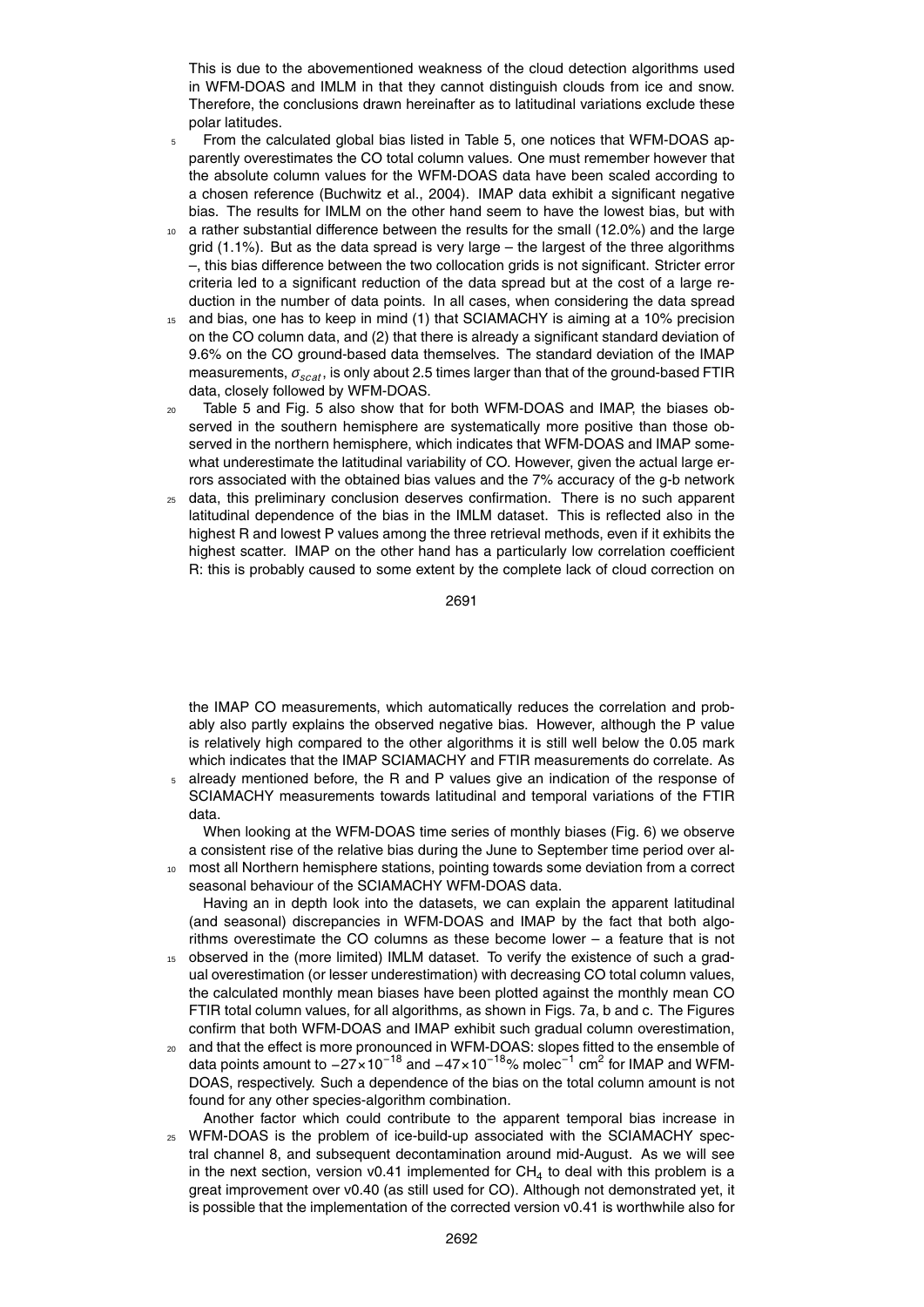the retrieval of CO (see e.g. Gloudemans et al., 2005).

#### 4.3 Results for  $CH<sub>4</sub>$

As for CO (Table 5) it must be noted that only the IMAP algorithm allows us to make some statistics at the Ny-Alesund and Arrival Heights stations. Also, the lack of Zugspitze and Wollongong IMAP measurements is due to the limited IMAP  $CH<sub>4</sub>$ 

5 dataset (only covering August to November 2003).

It is clear from Table 6 and Fig. 8 that all three algorithms exhibit very small biases, especially when taking into account the 3.3% standard deviation on the  $CH<sub>4</sub>$  ground based measurements. Notice that the target precision for SCIAMACHY, based on re-

- 10 quirements for inverse modelling applications, is 1%. The overall scatter on the SCIA-MACHY measurements, *σscat*, is the lowest for IMAP (almost identical to the ground based measurements scatter) closely followed by IMLM. Scatter on the WFM-DOAS measurements is only slightly larger (factor ∼2.3). In addition one doesn't observe any latitudinal dependence of the bias for any of the algorithms, thus indicating that
- $15$  the latitudinal variations of CH<sub>4</sub> are well reproduced by SCIAMACHY. Given the limited datasets for IMLM and IMAP it is difficult to draw any binding conclusions from the obtained R and P values. All P values indicate a strong correlation of the measurements. The lowest value occurs for the IMAP measurements, but given the fact that it covers a time period of only 4 months and that all algorithms are still undergoing improvements,
- <sup>20</sup> it would be very premature to draw stringent conclusions based on this value. The differences in data quality between the three retrieval algorithms appear to be minimal, which indicates that the ice issue problem on spectral channel 8 of SCIAMACHY, impacting both WFM-DOAS and IMLM but not IMAP  $CH<sub>4</sub>$  measurements, has been well handled by both affected algorithms. The actually used version v0.41 of WFM-DOAS
- <sup>25</sup> proves to be a significant improvement over the WFM-DOAS v0.4 algorithm: it manages to almost completely erase the −10% bias found with v0.4, by improving the way it deals with the problem of icing and consequent loss of transmission.

From the time series of monthly mean biases (Fig. 9), even though sometimes lim-2693

ited, we cannot observe any apparent deviations from the g-b seasonal evolution of  $CH_4.$ 

Plots of the SCIAMACHY monthly biases versus the monthly FTIR g-b columns (not shown), analogous to Fig. 7, confirm that the bias for  $CH<sub>4</sub>$  does not depend on the

absolute value of the total column; anyway, the latter changes are of the order of only 20% over the whole FTIR dataset.

4.4 Results for  $N_2O$  and  $CO_2$ 

For  $N_2$ O and CO<sub>2</sub>, only WFM-DOAS v0.4 measurements have been available for the present study. Furthermore, the ground-based dataset for CO<sub>2</sub> is limited to three sta-<sup>10</sup> tions only, which makes it impossible to draw any conclusions regarding the latitudinal

dependence of the  $CO<sub>2</sub>$  measurements. However, Table 7 shows that the results for these stations are fairly consistent, indicating a significant negative bias of the order of 11% of the SCIAMACHY measurements relative to the 3rd order polynomial fit through the ground based-FTIR measurements. Also the obtained correlation R and probability 15 P indicate that there is a good correlation.

The biases for  $N<sub>2</sub>O$  are also summarized in Table 7. They are not significant. From Table 7 we observe no obvious latitudinal dependence of the bias.

The standard deviation of the N2O SCIAMACHY measurements, *σscat*, is a significant 15 times larger than that of the ground-based FTIR measurements and also the R

<sup>20</sup> and P values indicate a relatively weak correlation, although the P values are still well below the 0.05 mark. The  $CO<sub>2</sub>$  standard deviations on the other hand are less than 5 times larger than that of the ground-based FTIR measurements.

From the time series of monthly mean biases in Fig. 10, again we cannot see any apparent deviations from the temporal evolution, indicating that the monthly variabil- $25$  ity of N<sub>2</sub>O is well reproduced by SCIAMACHY. It is impossible to draw any definite conclusions for  $CO_2$ , given the extremely limited dataset, although a very small neg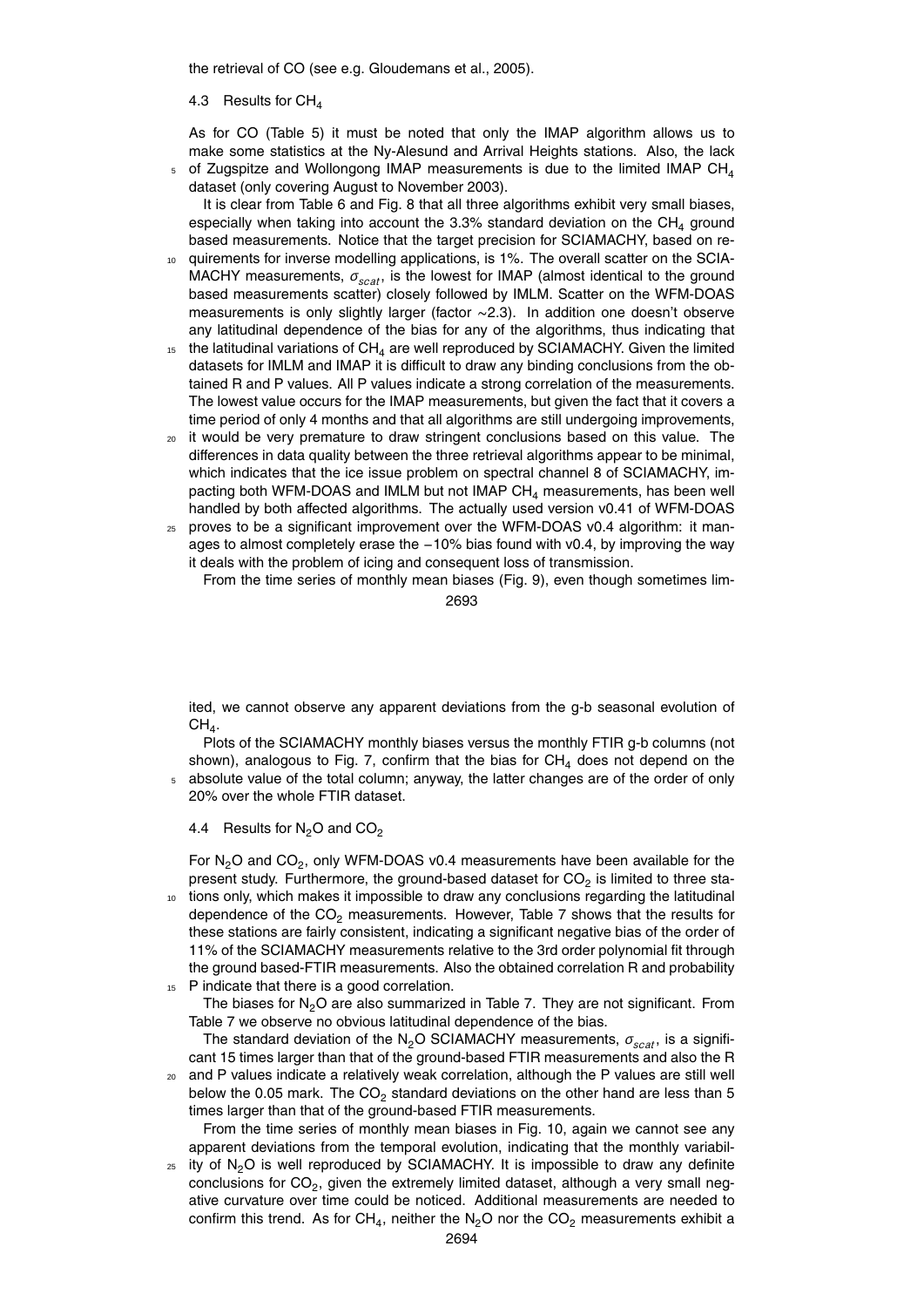dependence of the bias on the absolute value of the total column.

#### **5 Conclusions**

The present comparisons covering the period January to December 2003 between SCIAMACHY data for CO,  $CH_4$ , CO<sub>2</sub>, and N<sub>2</sub>O total column amounts from three dif-

- $_5$  ferent algorithms (WFM-DOAS v0.4 (v0.41 for CH<sub>4</sub>), IMLM v5.5, and IMAP v0.9) and correlative FTIR g-b data have demonstrated the capability of the SCIAMACHY instrument to detect the variability of these important atmospheric species. They show that scientific teams have developed retrieval algorithms that succeed in deriving the total columns of these species from the instrument's NIR channels, despite the calibra-
- tion problems inherent with these NIR spectra (Buchwitz et al., 2000, 2004, 2005a, b; Schrijver et al., 1999; Frankenberg et al., 2004, 2005; Gloudemans et al., 2005, 2004). The actual status of the SCIAMACHY products discussed here is such that related geophysical studies on a global scale can be initiated, at least from a qualitative perspective.
- <sup>15</sup> Overall all algorithms give good descriptions of the seasonal and latitudinal variability of the gas species involved. However for CO, WFM-DOAS as well as IMAP seem to underestimate the latitudinal variability of CO resulting in increased biases for the southern hemisphere. Also worth mentioning is the apparent bias increase in the June to September time period for WFM-DOAS CO measurements. These latitudinal (and
- <sup>20</sup> seasonal) deviations from the g-b measurements, as observed in the WFM-DOAS and IMAP CO measurements, seem to relate to a gradually increased overestimation of the CO total columns by these algorithms, with decreasing CO total column values.

The precision of the data, in the case of  $\textsf{CH}_4$ , is approaching that of the FTIR data, but is still a factor of order 3 above the target precision of 1%. For CO, the scatter

<sup>25</sup> on the daily mean data is still at least a factor of 2 worse than that of the g-b FTIR measurements that is about the target precision (10%). The precisions of the  $N<sub>2</sub>O$  and  $CO<sub>2</sub>$  data from WFM-DOAS appear to be worse by a factor 15 to 4, respectively. When

2695

assessing the scatter on the daily means of SCIAMACHY measurements, one has to keep in mind that the observed scatter contains the temporal scatter (also included in the FTIR measurements), as well as scatter coming from natural spatial variability due to the non-restrictive spatial collocation parameters. The latter spatial variability

- includes variations related to topography as well as real variability of the concentrations. Therefore, species with a high spatial variability such as CO, will automatically exhibit a higher standard deviation on their daily mean SCIAMACHY data than on their daily mean FTIR measurements, even though the inherent data quality approaches that of FTIR. Thus, while the daily averages of FTIR are averages in time, the daily
- <sup>10</sup> averages for SCIAMACHY are mostly averages in space, due to the limited time coverage of the overpassing ENVISAT satellite. However, the scatter on the daily mean measurements did not change dramatically, even slightly improved, between the small and large spatial collocation grids. This could indicate that the potential worsening of the data quality by increasing the spatial variability is to a large degree (or even com-
- <sup>15</sup> pletely) countered by the ever increasing number of collocated data in the large grid dataset. However the small grid already covers a substantial geographical area and thus the increase in spatial variability from small to large grid could be minimal, while an increase from single point (as the FTIR measurements) to the small grid could be more significant. The remaining quantitative uncertainties will probably be reduced in
- <sup>20</sup> future algorithm improvements, having acquired a better comprehension of the instrument/spectral problems.

It must be stressed once more that the actual conclusions are based on a limited number of data coincidences, that the collocation criteria were not very stringent, and that an approximate correction for the surface altitude has been applied that may

<sup>25</sup> add additional uncertainties. Some comparisons may still suffer from the presence of clouds because of imperfect cloud algorithms associated to the satellite data retrieval. The dry-air normalized data products of WFM-DOAS and IMAP have not been evaluated. Additional features that have not been taken into account in the comparisons are possible small sensitivity differences due to slightly different total column averag-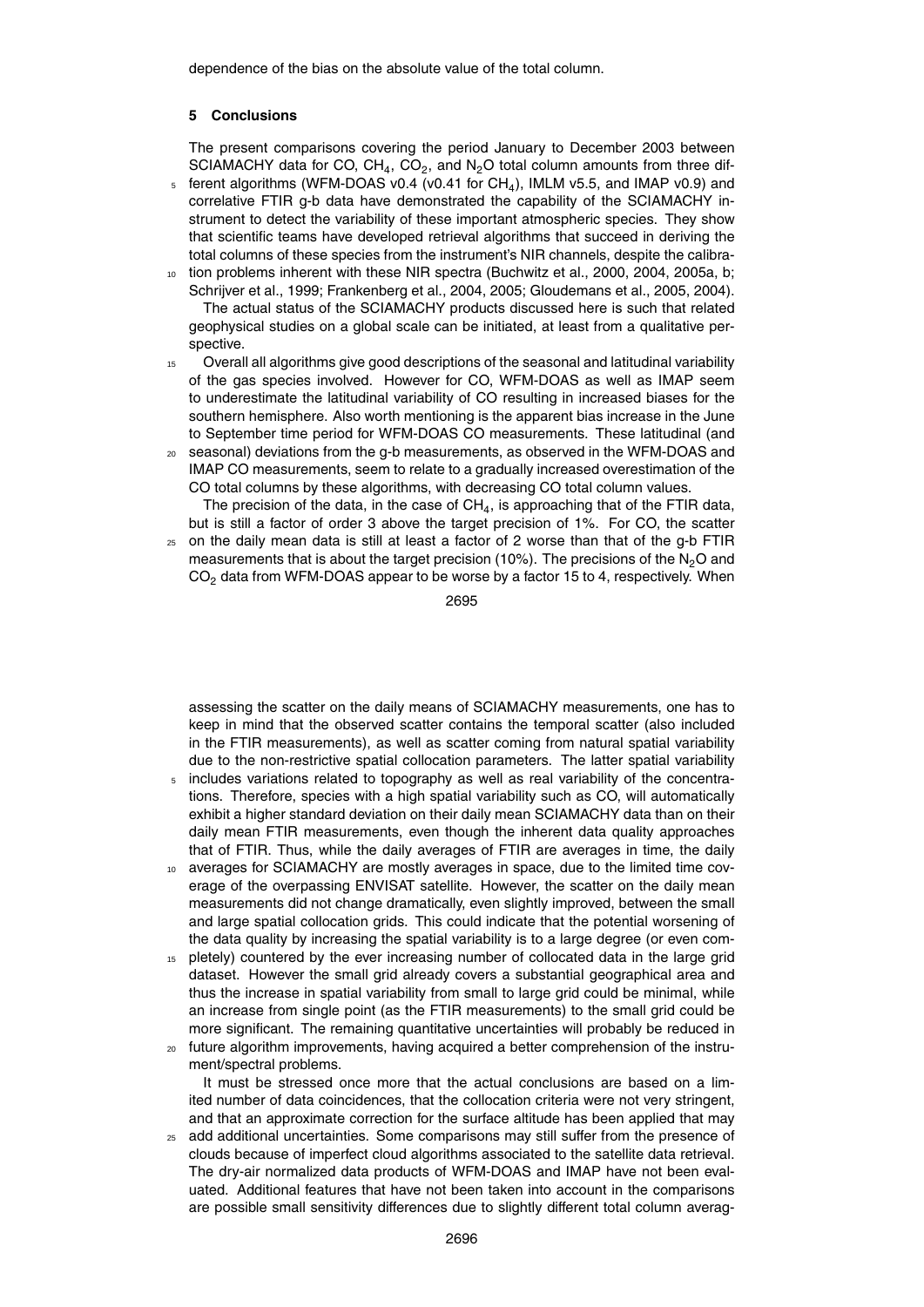ing kernels, spectroscopic uncertainties, etc. One must remember also that it is not possible yet to make an honest evaluation of the performances of the three algorithms among them, because the delivered data products do not cover exactly the same time periods, the time periods covered are still very limited (especially for the evaluation of <sup>5</sup> the seasonal variability) and all the algorithms are still being constantly improved.

- Based on the conclusions drawn here and in other papers in this same volume, one can state that SCIAMACHY provides an added value to the actually deployed fleet of satellite instruments, especially for tropospheric chemistry research on a global scale.
- *Acknowledgements.* This work has been performed in the frame of the Envisat AOID126 'Val- $_{10}$  idation of ENVISAT-1 level-2 products related to lower atmosphere  $\text{O}_3$  and NO<sub>y</sub>', and the EC project EVERGREEN. It has been possible thanks to financial support from ESA, the European Commission, the Belgian Federal Science Policy Offices, the Bundesministerium für Bildung und Forschung and PRODEX. The work could not have been carried out without the scientific and technical support from J.-C. Lambert, T. Jacobs, J. Granville and P. Gérard at the Belgian <sup>15</sup> Institute for Space Aeronomy.

#### **References**

Bovensmann, H., Burrows, J. P., Buchwitz, M., Frerick, J., Noël, S., Rozanov, V. V., Chance, K. V., and Goede, A.: SCIAMACHY – Mission Objectives and Measurement Modes, J. Atmos. Sci., 56, 127–150, 1999.

- <sup>20</sup> Bovensmann, H., Buchwitz, M., Frerick, J., Hoogeveen, R., Kleipool, Q., Lichtenberg, G., Noel, ¨ S., Richter, A., Rozanov, A., Rozanov, V. V., Skupin, J., von Savigny, C., Wuttke, M., and Burrows, J. P.: SCIAMACHY on ENVISAT: In-flight optical performance and first results, in: Remote Sensing of Clouds and the Atmosphere VIII, edited by: Schäfer, K. P., Comèron, A., Carleer, M. R., and Picard, R. H., vol. 5235 of Proceedings of SPIE, 160–173, 2004.
- <sup>25</sup> Buchwitz, M., Rozanov, V. V., and Burrows, J. P.: A near infrared optimized DOAS method for the fast global retrieval of atmospheric CH4, CO, CO2, H2O, and N2O total column amounts from SCIAMACHY/ENVISAT-1 nadir radiances, J. Geophys. Res., 105, 15 231– 15 246, 2000.

2697

Buchwitz, M., de Beek, R., Bramstedt, K., Noël, S., Bovensmann, H., and Burrows, J. P.: Global carbon monoxide as retrieved from SCIAMACHY by WFM-DOAS, Atmos. Chem. Phys., 4, 1945–1960, 2004,

SRef-ID: 1680-7324/acp/2004-4-1945.

- <sup>5</sup> Buchwitz, M., de Beek, R., Burrows, J. P., Bovensmann, H., Warneke, T., Notholt, J., Meirink, J. F., Goede, A. P. H., Bergamaschi, P., Körner, S., Heimann, M., Müller, J.-F., and Schulz, A.: Atmospheric methane and carbon dioxide from SCIAMACHY satellite data: Initial comparison with chemistry and transport models, Atmos. Chem. Phys., 5, 941–962 2005a.
- Buchwitz, M., de Beek, R., Noël, S., Burrows, J. P., Bovensmann, H., Bremer, H., Bergamaschi, P., Körner, S., and Heimann, M.: Carbon monoxide, methane and carbon dioxide columns retrieved from SCIAMACHY by WFM-DOAS: Year 2003 initial data set, Atmos. Chem. Phys. Discuss., 5, 1943–1971, 2005b,

SRef-ID: 1680-7375/acpd/2005-5-1943.

Burrows, J. P., Hölzle, E., Goede, A. P. H., Visser H., and Fricke, W.: SCIAMACHY – Scanning <sup>15</sup> Imaging Absorption Spectrometer for Atmospheric Chartography, Acta Astronautica, 35(7), 445–451, 1995.

Burrows, J. P., Weber, M., Buchwitz, M., Rozanov, V. V., Ladstatter-Weissenmayer, A., Richter, A., De Beek, R., Hoogen, R., Bramstedt, K., Eichmann, K.-U., and Eisinger, M.: The Global Ozone Monitoring Experiment (GOME): mission concept and first scientific results, J. Atmos. <sup>20</sup> Sci., 56, 151–175, 1999.

- De Mazière, M., Barret, B., Blumenstock, T., Buchwitz, M., de Beek, R., Demoulin, P., Fast, H., Gloudemans, A., Griesfeller, A., Griffith, D., Ionov, D., Janssens, K., Jones, N., Mahieu, E., Melleqvist, J., Mittermeier, R. L., Notholt, J., Rinsland, C., Schrijver, H., Schultz, A., Smale, D., Strandberg, A., Strong, K., Sussmann, R., Warneke, T., and Wood, S.: Comparison
- <sup>25</sup> between SCIAMACHY scientific products and ground-based FTIR data for total columns of CO, CH4, and N2O, in Proceedings of the Second Workshop on the Atmospheric Chemistry Validation of ENVISAT (ACVE-2), ESA/ESRIN, Frascati, Italy, 3–7 May 2004, ESA SP-562 (on CD), 2004.

Dlugokencky, E. J., Steele, L. P., Lang, P. M., and Masarie, K. A.: The growth rate and distribu-<sup>30</sup> tion of atmospheric methane, J. Geophys. Res., 99, 17 021–17 043, 1994.

Drummond, J. R. and Mand, G. S.: The Measurements of Pollution in the Troposphere (MO-PITT) instrument: Overall performance and calibration requirements, J. Atmos. Ocean. Tech., 13, 314–320, 1996.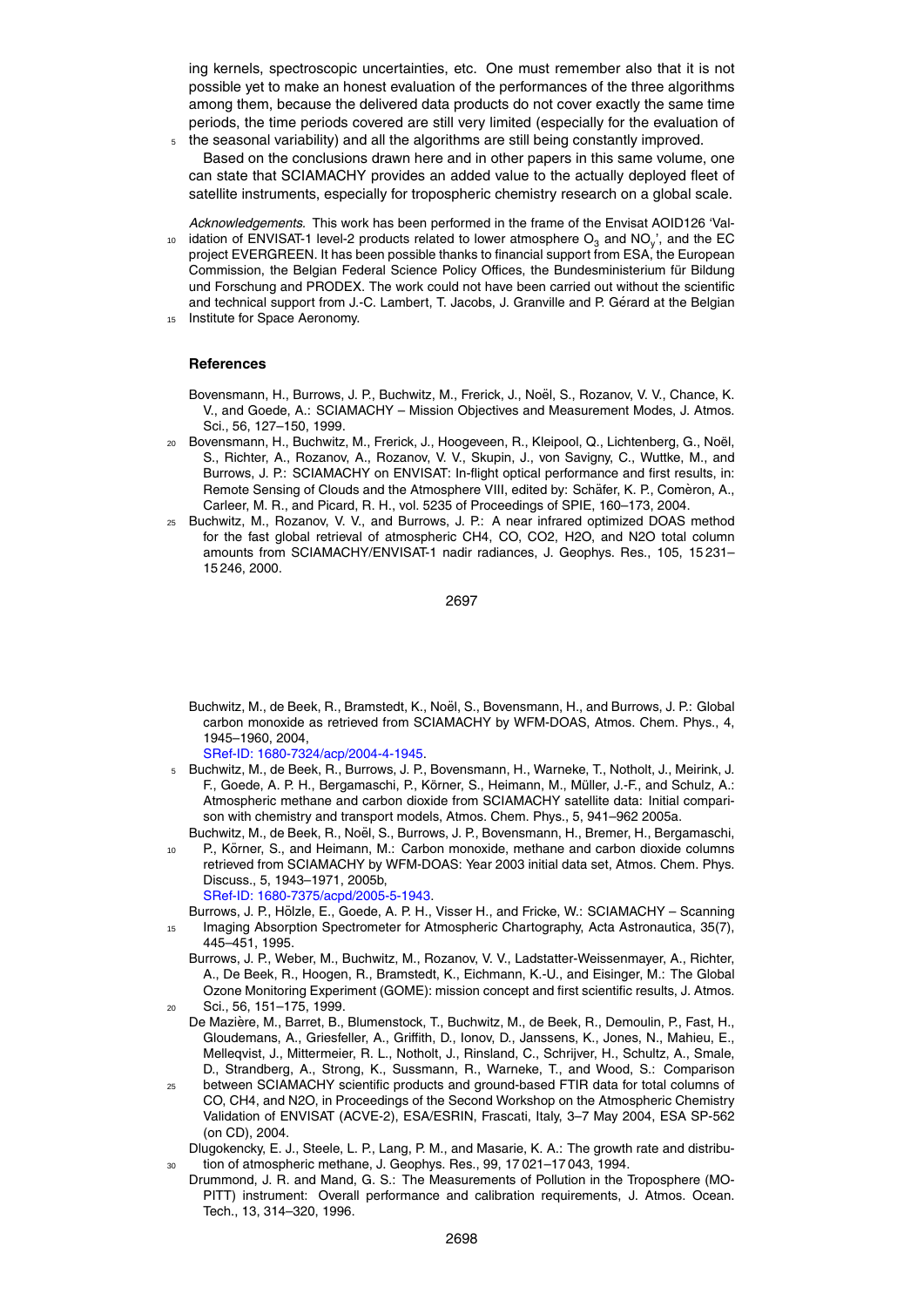- Frankenberg, C., Platt, U., and Wagner, T.: Retrieval of CO from SCIAMACHY onboard EN-VISAT: Detection of strongly polluted areas and seasonal patterns in global CO abundances, Atmos. Chem. Phys. Discuss., 4, 8425–8438, 2004, SRef-ID: 1680-7375/acpd/2004-4-8425.
- <sup>5</sup> Frankenberg, C., Platt, U., and Wagner, T.: Iterative maximum a posteriori (IMAP-)DOAS for retrieval of strongly absorbing trace gases: Model studies for CH4 and CO2 retrieval from nearinfrared spectra of SCIAMACHY onboard ENVISAT, Atmos. Chem. Phys., 5, 9–22, 2005, SRef-ID: 1680-7324/acp/2005-5-9.
- Gloudemans, A. M. S., Schrijver, H., Straume, A. G., Aben, I., Maurellis, A. N., Buchwitz, M., de
- <sup>10</sup> Beek, R., Frankenberg, C., Wagner, T., and Meirink, J. F.: CH4 and CO total columns from SCIAMACHY: Comparisons with TM3 and MOPITT, in Proceedings of Second Workshop on the Atmospheric Chemistry Validation of ENVISAT (ACVE-2), ESA/ESRIN, Frascati, Italy, 3–7 May 2004, ESA SP-562 (on CD), 2004.
- Gloudemans, A. M. S., Schrijver, H., Kleipool, Q., van den Broek, M. M. P., Straume, A. G., <sup>15</sup> Lichtenberg, G., van Hees, R. M., Aben, I., and Meirink, J. F.: The impact of SCIAMACHY near-infrared instrument calibration on CH4 and CO total columns, Atmos. Chem. Phys. Discuss., 5, 1733–1770, 2005, SRef-ID: 1680-7375/acpd/2005-5-1733.
	- Heimann, M. and Körner, S.: The Global Atmospheric tracer ModelTM3. Model Description and
- <sup>20</sup> users Manual release 3.8a, no.ax Planck Institute for Biogeochemistry (MPI-BGC), Jena, Germany, 2003.
	- Kobayashi, H., Shimota, A., Yoshigahara, C., Yoshida, I., Uehara, Y., and Kondo, K.: Satelliteborne high-resolution FTIR for lower atmosphere sounding and its evaluation, IEEE Trans. Geosci. Remote Sens., 37, 1496–1507, 1999.
- <sup>25</sup> Krol, M. C., Houweling, S., Bregman, B., van den Broek, M., Segers, A., van Velthoven, P., Peters, W., Dentener, F., and Bergamaschi, P.: The two-way nested global chemistry-transport zoom model TM5: Algorithm an applications, Atmos. Chem. Phys., 5, 417–432, 2005, SRef-ID: 1680-7324/acp/2005-5-417.
- Rodgers, C. P. and Connor, B. J.: Intercomparison of remote sounding instruments, J. Geophys. <sup>30</sup> Res., 108(D3), 4116, doi:101.1029/2002JD002299, 2003.
- Schrijver, H.: Retrieval of carbon monoxide, methane and nitrous oxide from SCIAMACHY measurements, Proc. ESAMS, European Symposium on Atmospheric Measurements from Space, ESA WPP-161 1, ESTEC, Noordwijk, The Netherlands, 285–294, 1999.

2699

Straume, A. G., Schrijver, H., Gloudemans, A. M. S., Houweling, S., Aben, I., Maurellis, A. N., de Laat, A. T. J., Kleipool, Q., Lichtenberg, G., van Hees, G., Meirink, J. F., and Krol, M.: The global variation of CH4 and CO as seen by SCIAMACHY, Adv. Space Res., in press, 2005. Wallace, J. M. and Hobbs, P. V.: Atmospheric Science: An Introductory Survey, 1977.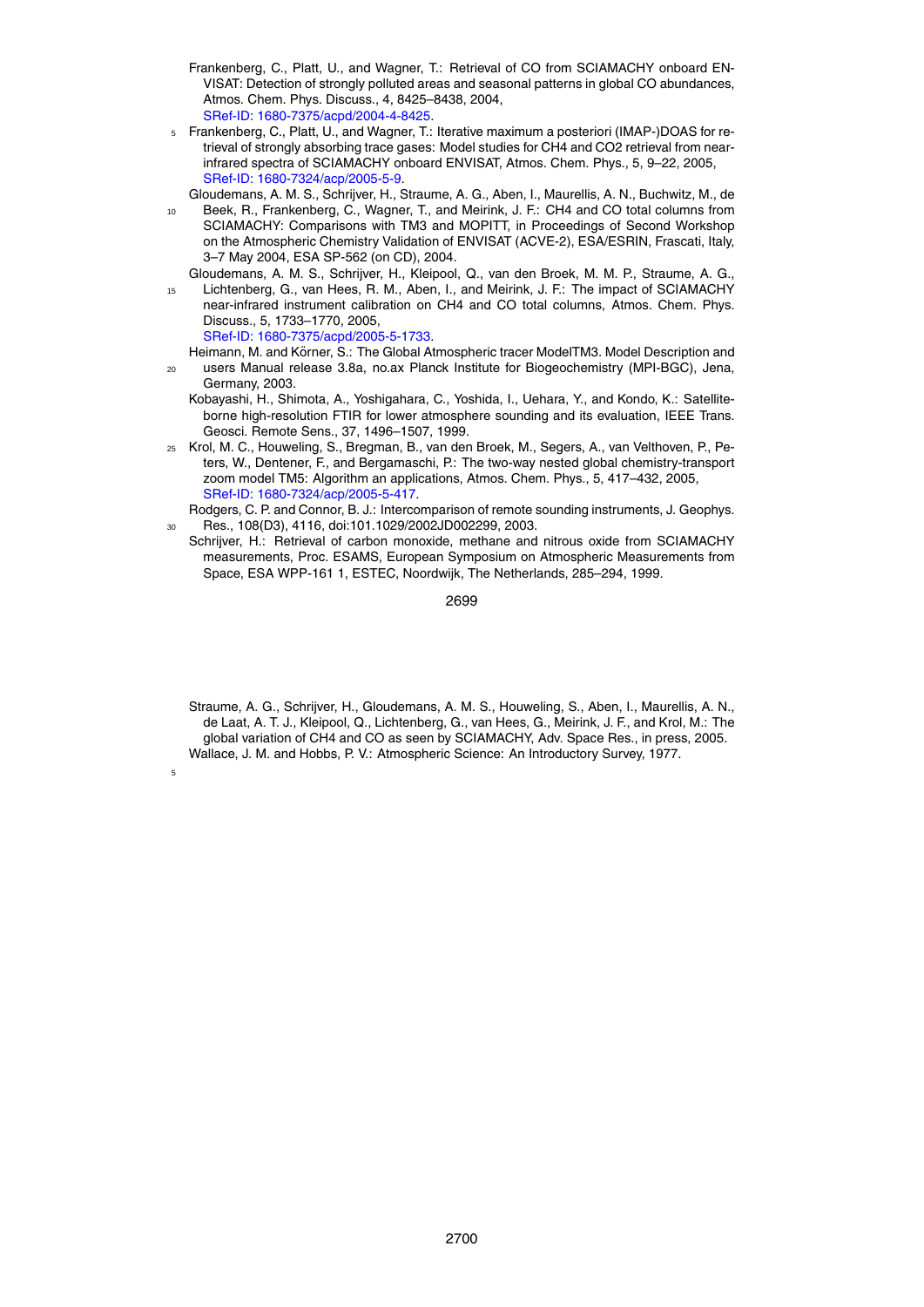| <b>Station</b>      | Lat N    | Lon E    | Altitude(m) |
|---------------------|----------|----------|-------------|
| NY.ALESUND          | 78.91    | 11.88    | 20          |
| KIRUNA              | 67.84    | 20.41    | 419         |
| HARESTUA            | 60.22    | 10.75    | 580         |
| <b>ZUGSPITZE</b>    | 47.42    | 10.98    | 2964        |
| <b>JUNGFRAUJOCH</b> | 46.55    | 7.98     | 3580        |
| <b>FGBFRT</b>       | 44.23    | $-79.78$ | 251         |
| <b>TORONTO</b>      | 43.66    | $-79.40$ | 174         |
| <b>IZANA</b>        | 28.30    | $-16.48$ | 2367        |
| WOLLONGONG          | $-34.45$ | 150.88   | 30          |
| LAUDER              | $-45.05$ | 169.68   | 370         |
| ARRIVAL HEIGHTS     | $-77.85$ | 166.78   | 190         |

**Table 1.** Spatial Coordinates of the g-b FTIR stations depicted in Fig. 1.

**Table 2.** Selection of spectral channels and microwindows for the retrieval of CO, CH<sub>4</sub>, N<sub>2</sub>O and  $CO<sub>2</sub>$  in the different retrieval methods considered.

|                                                              | WFM-DOAS v0.4 (v0.41 for $CH_{4}$ )                                                                                      | IMLM v5.5                                                    | IMAP $v0.9$                                            |
|--------------------------------------------------------------|--------------------------------------------------------------------------------------------------------------------------|--------------------------------------------------------------|--------------------------------------------------------|
| CO<br>CH <sub>4</sub><br>N <sub>2</sub> O<br>CO <sub>2</sub> | Channel 8: 2359.0-2370.0 nm<br>Channel 8: 2265.0-2280.0 nm<br>Channel 8: 2265.0-2280.0 nm<br>Channel 6: 1558.0-1594.0 nm | Channel 8: 2327.00-2339.3 nm<br>Channel 8: 2327.00-2339.3 nm | Channel 8: 2324.2-2334.9 nm<br>Channel 6: 1630-1670 nm |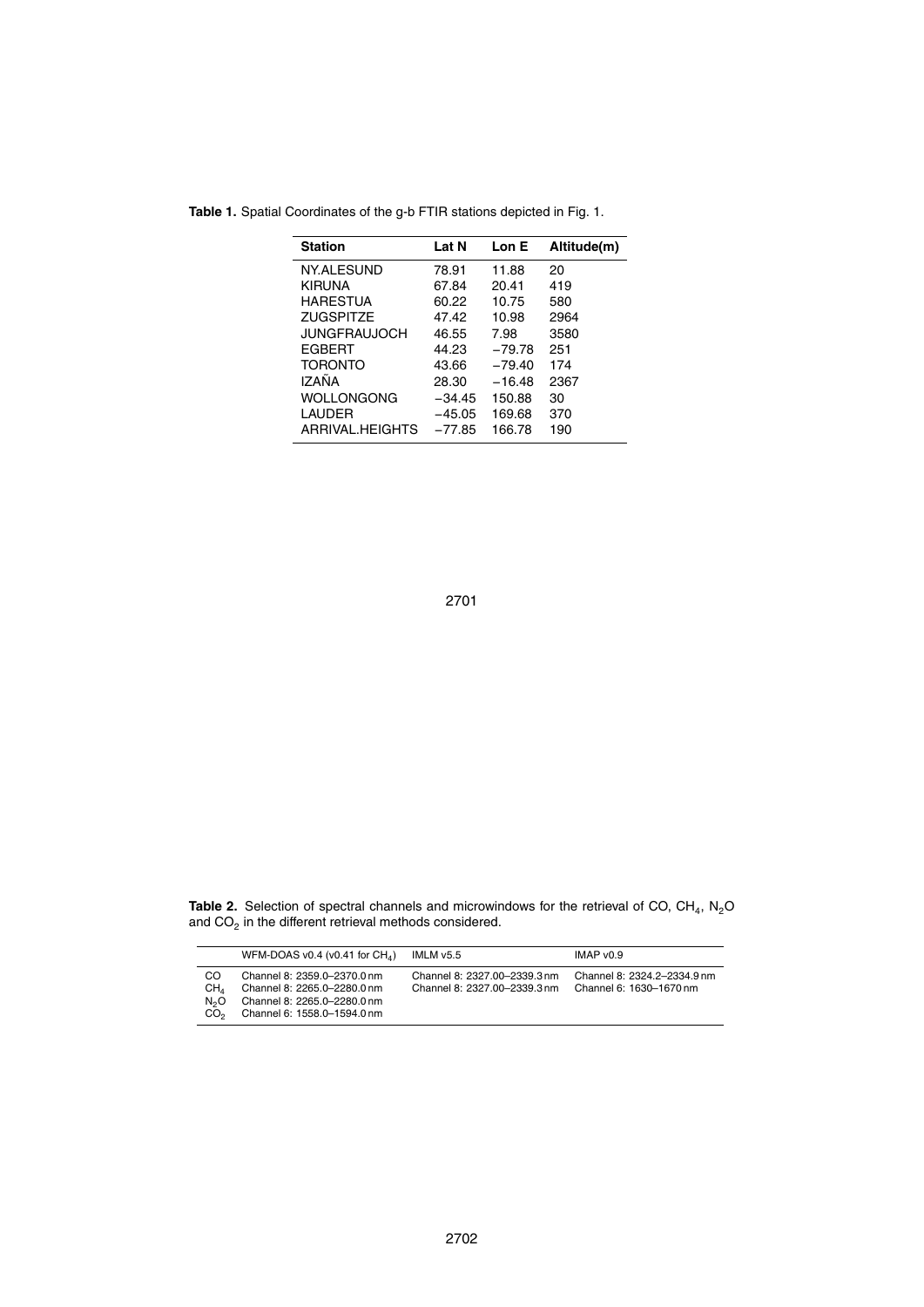**Table 3.** Selection criteria associated with accepted error levels for the SCIAMACHY data included in the comparisons with g-b data.

| <b>Algoritm</b> | Selection criteria (in addition to spatial and temporal collocation criteria)                                                                                                                                                                                                                                                                          |
|-----------------|--------------------------------------------------------------------------------------------------------------------------------------------------------------------------------------------------------------------------------------------------------------------------------------------------------------------------------------------------------|
| <b>WFM-DOAS</b> | Cloud-free, Over land (altitude>0), Solar Zenith Angle<85 deg, Error (fitting)<10% for CH <sub>4</sub> and CO <sub>2</sub> ,<br>$<$ 60% for CO and N <sub>2</sub> O                                                                                                                                                                                    |
| <b>IMLM</b>     | Cloud-free, Albedo  o.01, Instrument-noise related Error < 2E18 molec cm <sup>-2</sup> for CH <sub>4</sub> ( $\sim$ 7%) and<br><1.5E18 molec $\text{cm}^{-2}$ for CO (~70%), Solar Zenith Angle<80°                                                                                                                                                    |
| <b>IMAP</b>     | For CH <sub>4</sub> data: [Vertical Column Density of CO <sub>2</sub> /exp(-surface elevation(m)/8000)]>7E21 molec cm <sup>-2</sup> and<br>variance of fit residual<0.5% For CO data: variance of the fit residual (without weighting)<0.017,<br>weighted variance of the fit residual between 10 and 0.1, error <7E17 molec cm <sup>-2</sup> and <30% |

**Table 4.** Percentage scatter on the daily mean FTIR and SCIAMACHY data, collocated on the large spatial grid. Also indicated are the target precisions set for the SCIALACHY data.

|        |                  |      |           |                   | FTIR WFM-DOAS IMLM IMAP Desired precision |
|--------|------------------|------|-----------|-------------------|-------------------------------------------|
| CO 9.6 |                  | 25.4 |           | $39.7$ 24.5 5(10) |                                           |
|        | $CH4$ 3.3 6.56   |      | 5.03 3.60 |                   |                                           |
|        | $N_2$ O 1.6 25.1 |      |           |                   | 10                                        |
|        | $CO2$ 1.3 5.75   |      |           |                   |                                           |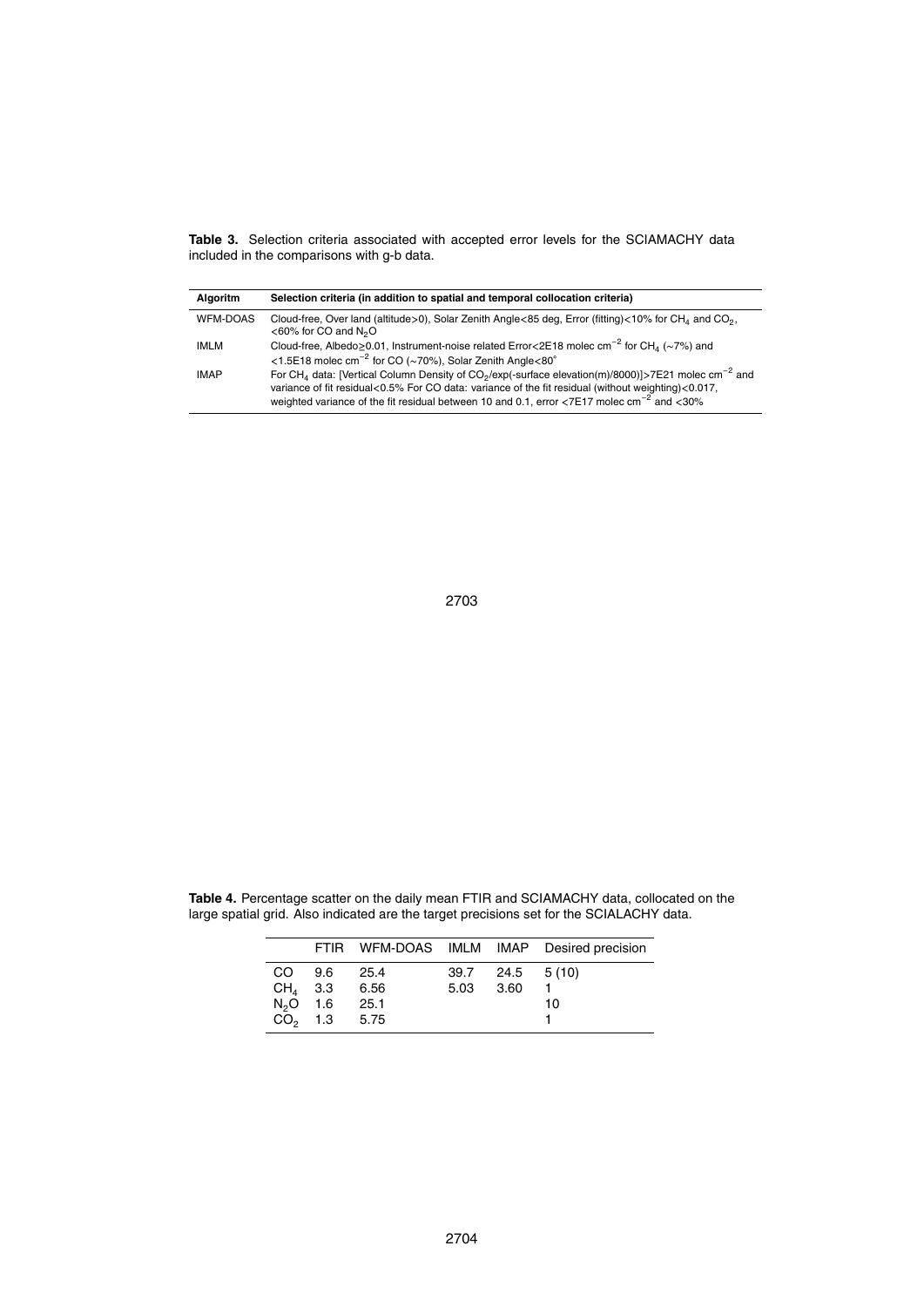**Table 5.** A. Calculated bias (in %) of the SCIAMACHY data relative to the 3rd order polynomial fit through the ground based FTIR data for CO, using the small grid (SG=±2.5° LAT, ±5° LON) and large grid (LG=±2.5◦ LAT, ±10◦ LON) spatial collocation criteria. The indicated errors represent the 1*σ* standard deviations of the ensemble of individual biases. B. The number of correlative SCIAMACHY data. C. *σscat*, the percentage 1*σ* standard deviation of the daily averaged SCIAMACHY measurements towards the bias corrected polynomial FTIR fit (see Eq. 4).

| Algorithm $\rightarrow$ |                         | <b>WFM-DOAS, SG</b> | <b>WFM-DOAS, LG</b> | <b>IMLM, SG</b>  | <b>IMLM, LG</b>  | <b>IMAP, SG</b>  | <b>IMAP, LG</b>  |
|-------------------------|-------------------------|---------------------|---------------------|------------------|------------------|------------------|------------------|
| Station 1               |                         |                     |                     |                  |                  |                  |                  |
| Ny. Alesund             | $\overline{A}$          | $\prime$            | 7                   |                  | 7                | $-32.3 + 9.64$   | $-36.8 \pm 10.5$ |
|                         | B                       | $\mathbf 0$         | $\mathbf 0$         | $\mathbf 0$      | 0                | 6                | 22               |
|                         | C                       |                     |                     |                  |                  | 15.0             | 12.3             |
| Kiruna                  | $\overline{A}$          | $37.0 + 55.2$       | $35.6 \pm 50.7$     | $22.4 \pm 74.3$  | $-1.94 + 69.7$   | $-35.9 + 18.8$   | $-35.9 \pm 17.4$ |
|                         | B                       | 51                  | 95                  | 48               | 87               | 632              | 1252             |
|                         | C                       | 43.3                | 39.6                | 61.2             | 58.9             | 24.7             | 18.3             |
| Harestua                | $\overline{A}$          | $21.4 \pm 35.0$     | $20.8 \pm 37.4$     | $-14.1 + 62.7$   | $-14.9 + 63.0$   | $-36.0 + 20.7$   | $-36.8 + 19.5$   |
|                         | B                       | 72                  | 110                 | 55               | 61               | 700              | 1466             |
|                         | C                       | 33.4                | 33.6                | 78.8             | 65.9             | 23.8             | 21.9             |
| Zugspitze               | $\overline{\mathsf{A}}$ | $21.3 + 27.9$       | $18.7 \pm 25.8$     | $22.3 + 58.1$    | $20.5 + 68.1$    | $-32.5+21.9$     | $-30.9 \pm 22.8$ |
|                         | B                       | 162                 | 361                 | 84               | 224              | 610              | 1329             |
|                         | C                       | 20.1                | 17.2                | 24.4             | 43.4             | 24.0             | 25.6             |
| Jungfraujoch            | A                       | $32.5 \pm 32.4$     | $32.5 \pm 32.7$     | $24.2 \pm 70.7$  | $23.7 + 72.7$    | $-19.1 + 29.9$   | $-18.7 + 31.2$   |
|                         | B                       | 468                 | 921                 | 792              | 1546             | 725              | 1675             |
|                         | C                       | 19.0                | 18.1                | 53.4             | 43.9             | 29.7             | 27.7             |
| Egbert                  | A                       | $12.3 + 33.9$       | $9.06 \pm 30.7$     | $24.1 \pm 71.6$  | $16.8 + 69.6$    | $-38.5 \pm 17.9$ | $-38.9 \pm 19.2$ |
|                         | B                       | 193                 | 480                 | 874              | 1682             | 976              | 1873             |
|                         | C                       | 34.4                | 28.8                | 27.2             | 33.7             | 26.0             | 25.2             |
| Toronto                 | $\overline{A}$          | $6.74 \pm 33.7$     | $0.92 + 29.1$       | $14.7 + 65.3$    | $8.32 + 63.5$    | $-43.5 \pm 17.1$ | $-43.7 \pm 18.3$ |
|                         | B                       | 199                 | 511                 | 990              | 1872             | 967              | 1923             |
|                         | C                       | 35.5                | 29.9                | 26.5             | 36.8             | 27.3             | 26.9             |
| Izana                   | $\overline{\mathsf{A}}$ | $33.3 + 41.7$       | $27.0 \pm 27.4$     | $-17.3 \pm 28.4$ | $-17.7 + 30.4$   | $-18.1 \pm 21.7$ | $-22.4 \pm 20.2$ |
|                         | B                       | 461                 | 1769                | 420              | 2237             | 1097             | 2910             |
|                         | C                       | 19.2                | 16.9                | 16.2             | 23.4             | 23.4             | 24.3             |
| Wollongong              | A                       | $41.4 \pm 32.1$     | $33.5 \pm 23.8$     | $-33.6 + 51.6$   | $-41.9+38.2$     | $4.04 \pm 44.9$  | $-7.71 \pm 33.7$ |
|                         | B                       | 86                  | 484                 | 284              | 904              | 78               | 349              |
|                         | C                       | 15.8                | 8.00                | 42.9             | 36.1             | 37.7             | 20.4             |
| Lauder                  | $\overline{A}$          | 98.46±81.4          | 98.46±81.4          | $56.1 \pm 128.3$ | $57.6 \pm 127.5$ | $-2.82 + 31.4$   | $-1.26 + 33.0$   |
|                         | B                       | 21                  | 21                  | 52               | 53               | 136              | 364              |
|                         | C                       | 45.8                | 45.8                | 61.1             | 59.3             | 28.0             | 26.2             |
| <b>Arrival Heights</b>  | $\overline{A}$          |                     | 7                   |                  |                  | $0.13 + 32.5$    | $-3.00 + 29.4$   |
|                         | B                       | $\mathbf 0$         | 0                   | 0                | 0                | 12               | 23               |
|                         | C                       |                     |                     |                  |                  | 28.0             | 25.9             |
| Global                  | $\overline{A}$          | $27.3 + 39.0$       | $23.8 + 32.0$       | $12.0 + 68.1$    | $1.1 \pm 62.5$   | $-30.5 + 24.7$   | $-30.1 + 24.8$   |
|                         | B                       | 1713                | 4752                | 3599             | 8666             | 5939             | 13186            |
|                         | C                       | 28.3                | 25.4                | 42.1             | 39.7             | 25.8             | 24.5             |
| R                       |                         | 0.23                | 0.30                | 0.31             | 0.35             | 0.07             | 0.08             |
| $\overline{\mathsf{P}}$ |                         | 1.24E-22            | 4.70E-100           | 2.27E-79         | 4.28E-246        | $1.29E-8$        | 4.74E-20         |
|                         |                         |                     |                     |                  |                  |                  |                  |

Table 6. A. Calculated bias (in %) of the SCIAMACHY data relative to the 3rd order polynomial fit through the ground based FTIR measurements for CH<sub>4</sub>, using the small grid (SG= $\pm 2.5^{\circ}$ LAT,  $\pm 5^{\circ}$  LON) and large grid (LG= $\pm 2.5^{\circ}$  LAT,  $\pm 10^{\circ}$  LON) spatial collocation criteria. The indicated errors represent the 1*σ* standard deviations of the ensemble of individual biases. B. The number of correlative SCIAMACHY data. C. *σscat*, the percentage 1*σ* standard deviation of the daily averaged SCIAMACHY measurements towards the bias corrected polynomial FTIR fit (see Eq. 4).

| $Algorithm \rightarrow$ |                         | <b>WFM-DOAS (v0.41), SG</b> | <b>WFM-DOAS (v0.41), LG</b> | <b>IMLM, SG</b>         | <b>IMLM, LG</b>  | <b>IMAP, SG</b>  |                  |
|-------------------------|-------------------------|-----------------------------|-----------------------------|-------------------------|------------------|------------------|------------------|
| Station 1               |                         |                             |                             |                         |                  |                  | <b>IMAP, LG</b>  |
| Ny. Alesund             | $\overline{A}$          |                             |                             |                         |                  |                  |                  |
|                         | B                       | $\prime$<br>$\mathbf 0$     | 0                           | $\prime$<br>$\mathbf 0$ | 7<br>0           | 7<br>$\mathbf 0$ | $\mathbf 0$      |
|                         | C                       |                             |                             |                         |                  |                  |                  |
|                         |                         |                             |                             |                         |                  |                  |                  |
| Kiruna                  | $\overline{\mathsf{A}}$ | $-2.41 \pm 10.8$            | $-3.05 + 9.91$              | $3.57 + 8.53$           | $3.55 + 9.94$    | $-5.25 \pm 2.61$ | $-4.49 \pm 3.12$ |
|                         | B                       | 405                         | 760                         | 32                      | 52               | 39               | 106              |
|                         | C                       | 13.9                        | 9.95                        | 6.75                    | 14.1             | 2.40             | 2.72             |
| Harestua                | A                       | $-2.55 \pm 7.46$            | $-3.46 + 8.60$              | $-3.86 + 8.86$          | $-3.86 + 8.87$   | $-7.60 \pm 2.05$ | $-5.35 \pm 3.87$ |
|                         | B                       | 379                         | 562                         | 25                      | 25               | 95               | 193              |
|                         | C                       | 6.06                        | 6.68                        | 9.82                    | 9.82             | 1.93             | 2.70             |
| Zugspitze               | A                       | $5.48 \pm 8.57$             | $3.37 + 7.54$               | $4.70 \pm 7.28$         | $4.42 + 5.97$    |                  |                  |
|                         | B                       | 332                         | 667                         | 84                      | 228              | $\mathbf 0$      | $\mathbf 0$      |
|                         | C                       | 6.93                        | 6.76                        | 9.39                    | 8.55             |                  |                  |
| Jungfraujoch            | $\overline{\mathsf{A}}$ | $0.24 + 8.52$               | $-0.33 + 7.29$              | $-1.73 + 6.31$          | $-1.85 + 6.39$   | $-3.12 + 3.97$   | $-3.37 + 3.91$   |
|                         | B                       | 1048                        | 2248                        | 834                     | 1569             | 386              | 835              |
|                         | C                       | 6.70                        | 5.76                        | 6.60                    | 5.20             | 3.70             | 3.76             |
| Eqbert                  | $\overline{\mathsf{A}}$ | $-6.04\pm 6.16$             | $-6.08 + 6.24$              | $-4.69 + 6.11$          | $-5.85\pm 6.90$  | $-9.19 + 3.30$   | $-9.23 \pm 3.49$ |
|                         | B                       | 929                         | 1877                        | 608                     | 1142             | 369              | 790              |
|                         | C                       | 5.38                        | 4.48                        | 5.30                    | 5.22             | 3.49             | 3.74             |
| Toronto                 | A                       | $2.26 \pm 7.04$             | $2.36 \pm 7.03$             | $3.01 \pm 6.57$         | $1.67 + 7.04$    | $-1.34 + 4.92$   | $-1.52 + 5.08$   |
|                         | B                       | 899                         | 1852                        | 658                     | 1280             | 403              | 848              |
|                         | C                       | 6.46                        | 5.46                        | 4.96                    | 4.45             | 4.20             | 4.78             |
| Izana                   | $\overline{A}$          | $-8.54 \pm 7.54$            | $-3.57 + 7.14$              | $-3.26 \pm 2.27$        | $-3.44 + 2.22$   | $-1.57 + 4.63$   | $-1.06 + 3.70$   |
|                         | B                       | 696                         | 2029                        | 418                     | 2245             | 760              | 2191             |
|                         | C                       | 5.33                        | 5.49                        | 1.36                    | 1.37             | 3.95             | 3.40             |
| Wollongong              | $\overline{\mathsf{A}}$ | $-3.80 + 7.07$              | $-2.02 + 5.89$              | $-1.11 \pm 3.13$        | $-1.53 \pm 2.69$ |                  |                  |
|                         | B                       | 122                         | 591                         | 357                     | 1038             | $\mathbf 0$      | 0                |
|                         | C                       | 8.52                        | 6.67                        | 3.77                    | 3.45             |                  |                  |
| Lauder                  | $\overline{\mathsf{A}}$ | $-11.6 + 11.7$              | $-11.6 + 11.6$              | $-0.77 + 6.02$          | $-0.77 + 6.02$   | $-3.31 \pm 3.74$ | $-3.90 + 3.22$   |
|                         | B                       | 215                         | 219                         | 64                      | 64               | 71               | 196              |
|                         | C                       | 10.1                        | 9.68                        | 5.45                    | 5.45             | 2.82             | 3.04             |
| <b>Arrival Heights</b>  | $\overline{A}$          |                             |                             |                         |                  | $-4.89 + 0.00$   | $-5.33 + 1.76$   |
|                         | B                       | $\Omega$                    | 0                           | $\mathbf 0$             | 0                | $\blacksquare$   | 9                |
|                         | C                       |                             |                             |                         |                  | 0.00             | 1.48             |
| Global                  | $\overline{\mathsf{A}}$ | $-2.46 + 9.22$              | $-1.92 + 8.11$              | $-1.21 + 6.39$          | $-2.05 + 5.92$   | $-3.53 + 5.14$   | $-3.10 + 4.87$   |
|                         | B                       | 5025                        | 10805                       | 3080                    | 7643             | 2124             | 5168             |
|                         | C                       | 7.76                        | 6.56                        | 5.25                    | 5.03             | 3.43             | 3.60             |
| $\overline{\mathsf{R}}$ |                         | 0.13                        | 0.14                        | 0.18                    | 0.19             | 0.29             | 0.37             |
| P                       |                         | 5.72E-20                    | 3.11E-49                    | 1.22E-20                | 4.63E-56         | 5.71E-42         | 2.66E-164        |
|                         |                         |                             |                             |                         |                  |                  |                  |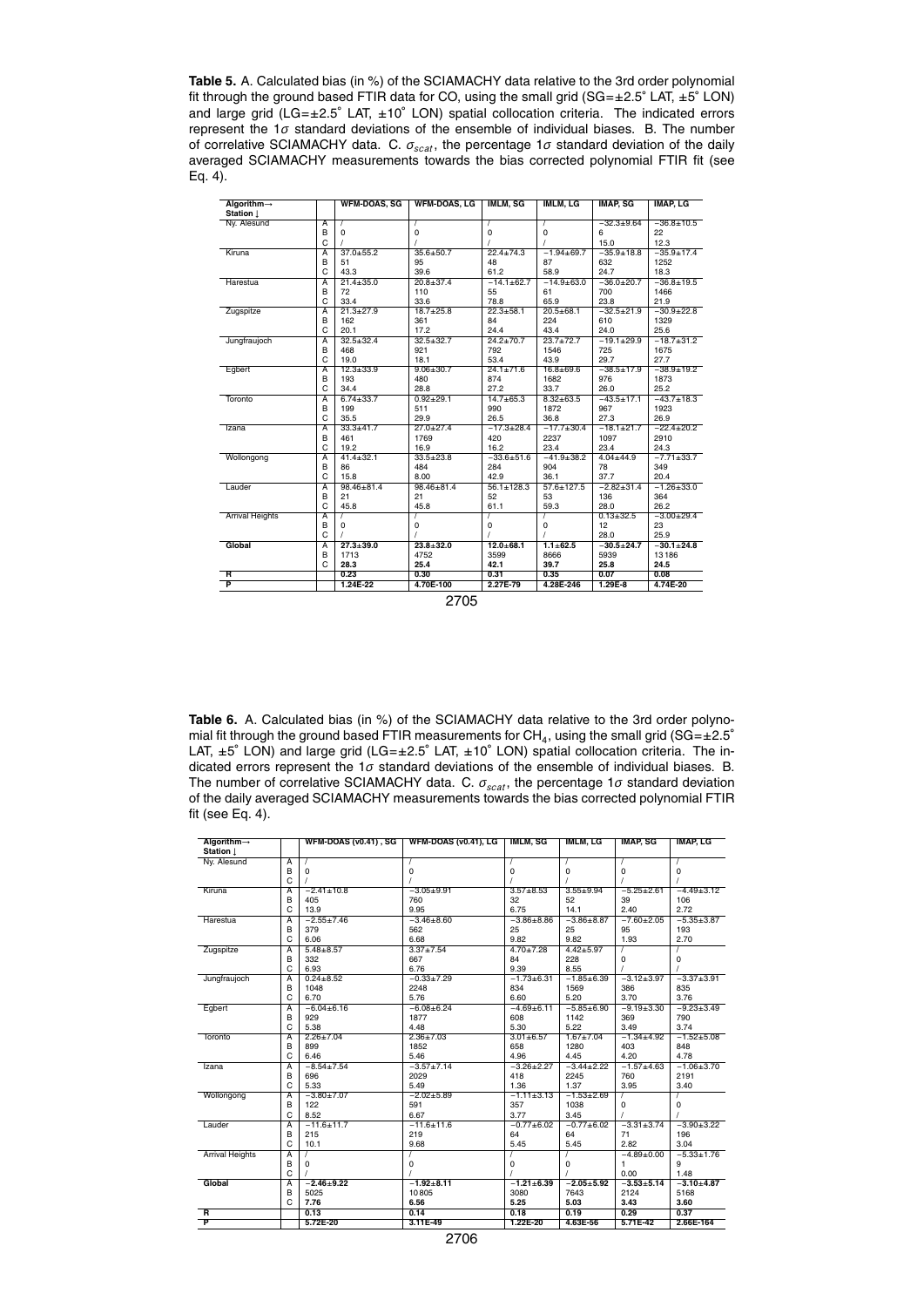**Table 7.** A. Calculated bias (in %) of the SIAMACHY measurements relative to the 3rd order polynomial fit through the ground based FTIR measurements for  $N_2O$  and  $CO_2$  WFM-DOAS, using the small grid (SG=±2.5◦ LAT, ±5 ◦ LON) and large grid (LG=±2.5◦ LAT, ±10◦ LON) spatial collocation criteria. The indicated errors represent the 1*σ* standard deviations of the ensemble of individual biases. B. the number of correlative SCIAMACHY data. C. *σscat*, the percentage 1*σ* standard deviation of the daily averaged SCIAMACHY measurements towards the bias corrected polynomial FTIR fit (see Eq. 4).

| $Species-$             |                | N <sub>2</sub> O, SG | $N2$ O, LG      | $CO2$ , SG       | $CO2$ , LG       |
|------------------------|----------------|----------------------|-----------------|------------------|------------------|
| Station 1              |                |                      |                 |                  |                  |
| Ny. Alesund*           | $\overline{A}$ | 7                    | 7               | $-14.3 \pm 15.2$ | $-14.7 \pm 12.1$ |
|                        | B              | 0                    | 0               | 7                | 11               |
|                        | C              | 1                    | 7               | 16.4             | 10.7             |
| Kiruna                 | $\overline{A}$ | $-9.51 + 25.9$       | $-8.92 + 26.3$  |                  |                  |
|                        | B              | 473                  | 887             |                  |                  |
|                        | C              | 24.7                 | 24.0            |                  |                  |
| Harestua               | $\overline{A}$ | $-5.53+27.1$         | $0.52 + 41.8$   |                  |                  |
|                        | B              | 468                  | 730             |                  |                  |
|                        | C              | 18.6                 | 38.0            |                  |                  |
| Zugspitze              | $\overline{A}$ | $3.15 \pm 23.8$      | $1.07 + 20.4$   |                  |                  |
|                        | B              | 351                  | 687             |                  |                  |
|                        | C              | 16.2                 | 14.5            |                  |                  |
| Jungfraujoch*          | $\overline{A}$ | $-1.18 + 20.0$       | $-1.60 + 22.6$  | $-11.3 + 8.97$   | $-12.0 \pm 7.42$ |
|                        | B              | 1117                 | 2362            | 2846             | 6150             |
|                        | C              | 12.7                 | 14.9            | 7.36             | 5.80             |
| Egbert*                | $\overline{A}$ | $1.57 + 28.4$        | $1.53 + 27.1$   | $-10.5 + 5.47$   | $-10.3 + 5.60$   |
|                        | B              | 935                  | 1881            | 2232             | 4520             |
|                        | C              | 19.6                 | 20.2            | 6.66             | 5.46             |
| Toronto                | $\overline{A}$ | $3.51 \pm 28.8$      | $4.16 \pm 27.5$ |                  |                  |
|                        | B              | 897                  | 1852            |                  |                  |
|                        | C              |                      |                 |                  |                  |
|                        |                | 20.2                 | 18.7            |                  |                  |
| Izana                  | $\overline{A}$ | $4.12 + 45.2$        | $1.50 + 29.1$   |                  |                  |
|                        | B              | 802                  | 2142            |                  |                  |
|                        | C              | 24.9                 | 20.4            |                  |                  |
| Wollongong             | $\overline{A}$ | $-5.14 \pm 14.4$     | $-1.53 + 13.7$  |                  |                  |
|                        | B              | 132                  | 588             |                  |                  |
|                        | C              | 9.26                 | 9.27            |                  |                  |
| Lauder                 | $\overline{A}$ | $-4.32 + 55.4$       | $-3.08 + 56.8$  |                  |                  |
|                        | B              | 267                  | 275             |                  |                  |
|                        | C              | 50.2                 | 50.4            |                  |                  |
| <b>Arrival Heights</b> | $\overline{A}$ | 1                    | 1               |                  |                  |
|                        | B              | $\Omega$             | $\Omega$        |                  |                  |
|                        | C              | 1                    |                 |                  |                  |
| Global                 | A              | $-0.22 + 31.4$       | $0.13 + 28.2$   | $-10.9 + 7.66$   | $-11.3 + 6.77$   |
|                        | B              | 5442                 | 11404           | 5085             | 10681            |
|                        | C              | 24.1                 | 25.1            | 7.30             | 5.76             |
| R                      |                | 0.10                 | 0.09            | 0.26             | 0.24             |
| P                      |                | 1.58E-14             | 2.34E-23        | 5.01E-79         | 7.59E-141        |

 $*$  CO<sub>2</sub> g-b measurements available for these stations only 2707



Fig. 1. Distribution of stations contributing to the delivery of correlative g-b FTIR data for comparisons with SCIAMACHY products – see also Table 1.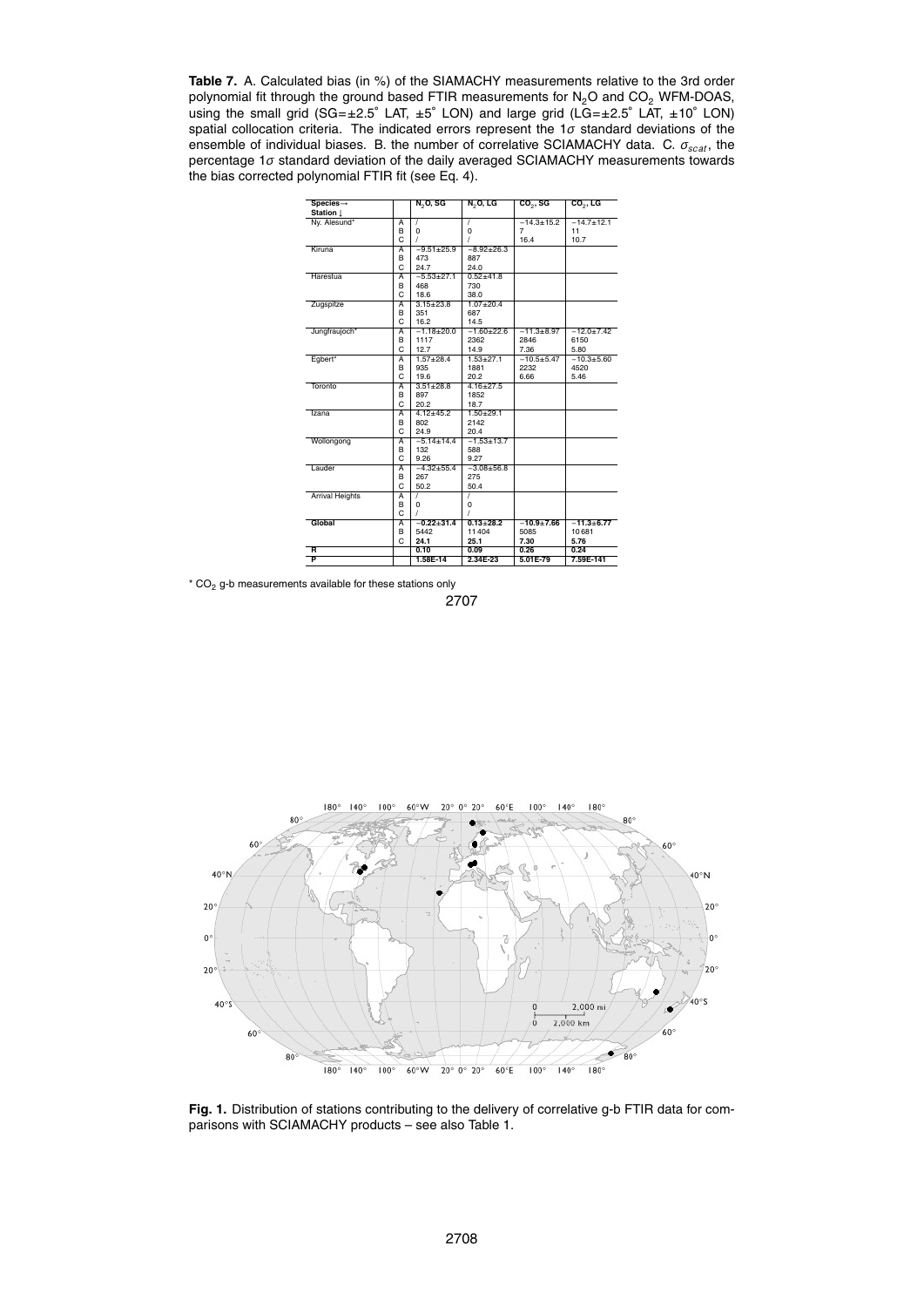

**Fig. 2.** Ground-based NDSC FTIR data of total column amounts of **(a)** CO, **(b)** CH<sup>4</sup> , **(c)** N2O, and **(d)** CO<sub>2</sub> for the year 2003 compiled at BIRA-IASB for the present validation exercise. In the plots, the column data have been normalized to zero station altitude according to a simple exponential law using a scaling height of 7.4 km (see text).



Fig. 3. The daily mean ground-based FTIR measurements for CH<sub>4</sub> at the Jungfraujoch (open circles), and the corresponding third order polynomial interpolation (solid line).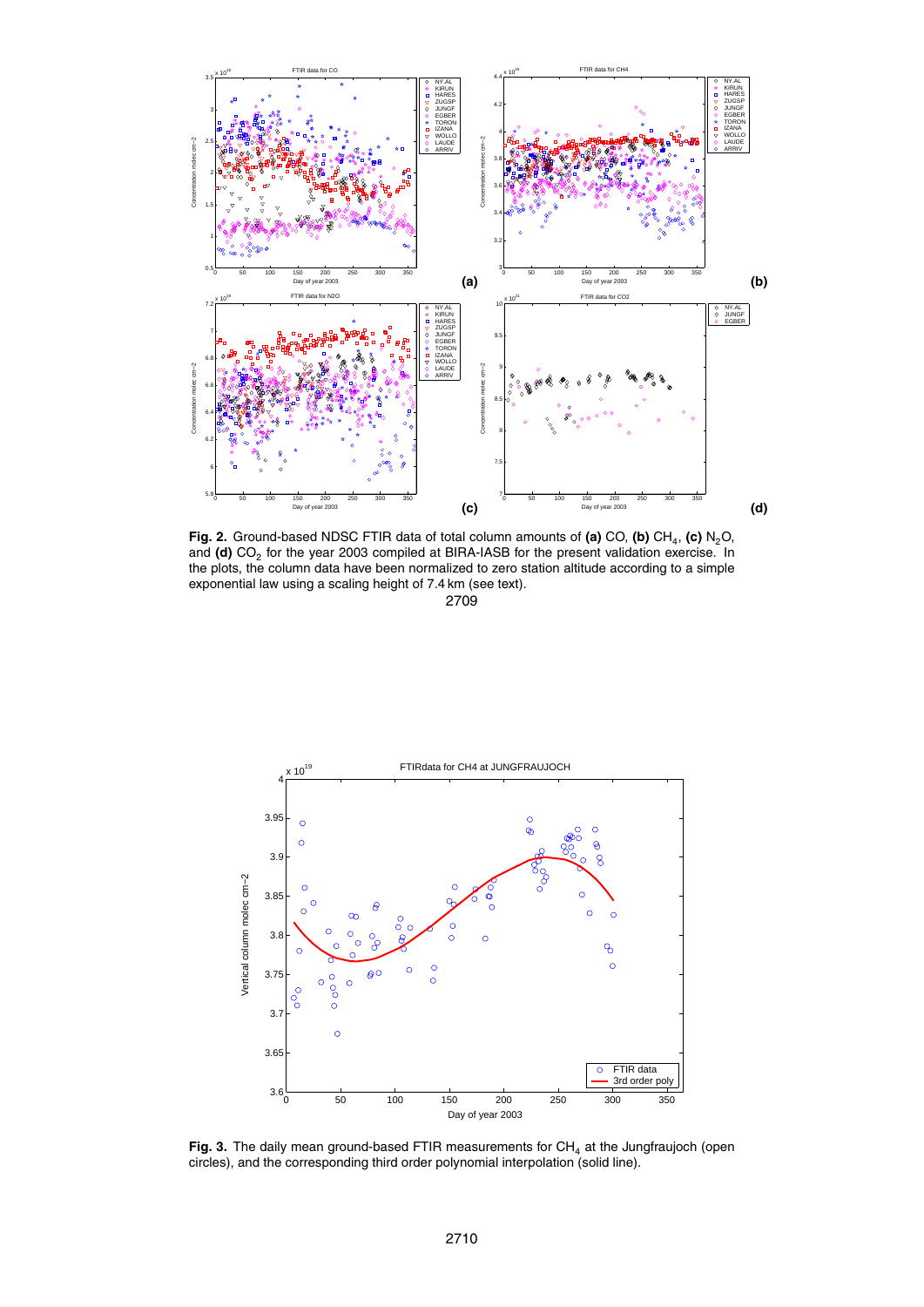

Fig. 4. Time series of CH<sub>4</sub> measurements at Toronto from g-b FTIR (+) and SCIAMACHY WFM-DOAS (open squares for large collocation grid; \* for small collocation grid). Left-hand side: original data points (symbols) and 3rd order polynomial fit through the FTIR ground-based data (solid line). Right-hand side: Corresponding time series of relative biases of WFM-DOAS versus g-b interpolated data. Listed in the legend are the average bias, the standard deviation and the number of data points for the WFM-DOAS data sets as well as the average bias and standard deviation of the FTIR data relative to their polynomial fit.





**Fig. 5.** The calculated percentage bias for CO as a function of latitude for a large grid collocation, for all three algorithms.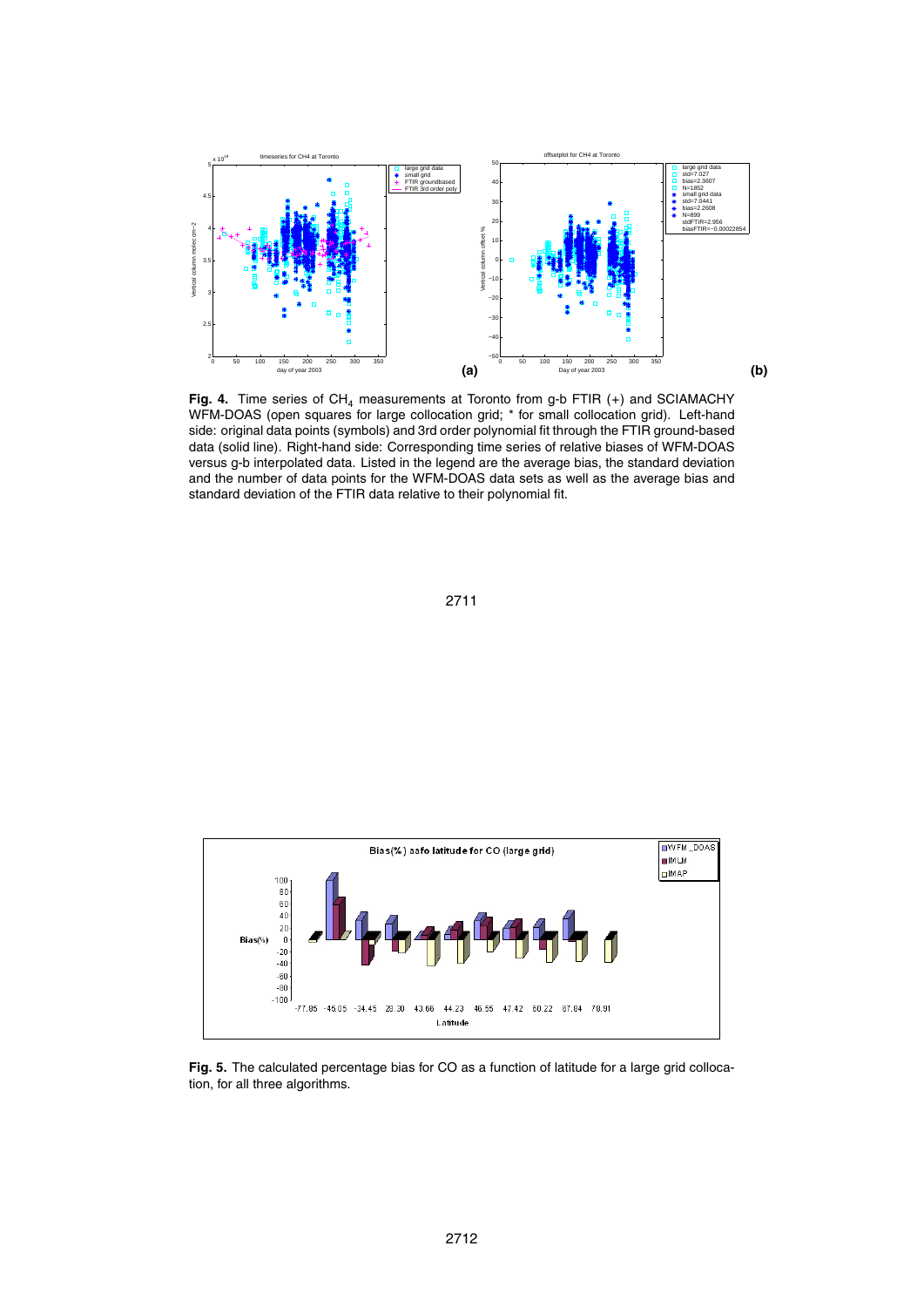

**Fig. 6.** Monthly mean biases for CO at all stations as a function of time for the year 2003, for the 3 algorithms **(a)** WFM-DOAS, **(b)** IMLM and **(c)** IMAP. For plotting purposes, the bias values for each station (whether they contain data or not) have been incremented by 100% starting from Arrival Heights (+0%), Lauder (+100%) till Ny.Alesund (+1000%) following the ordering of the stations of Table 1. The large grid was chosen for the spatial collocation criterium. 2713



**Fig. 7.** Monthly mean biases for CO at all stations as a function of monthly mean FTIR total column values, for the 3 algorithms **(a)** WFM-DOAS, **(b)** IMLM and **(c)** IMAP. Note that the Y-axes do not cover the same range.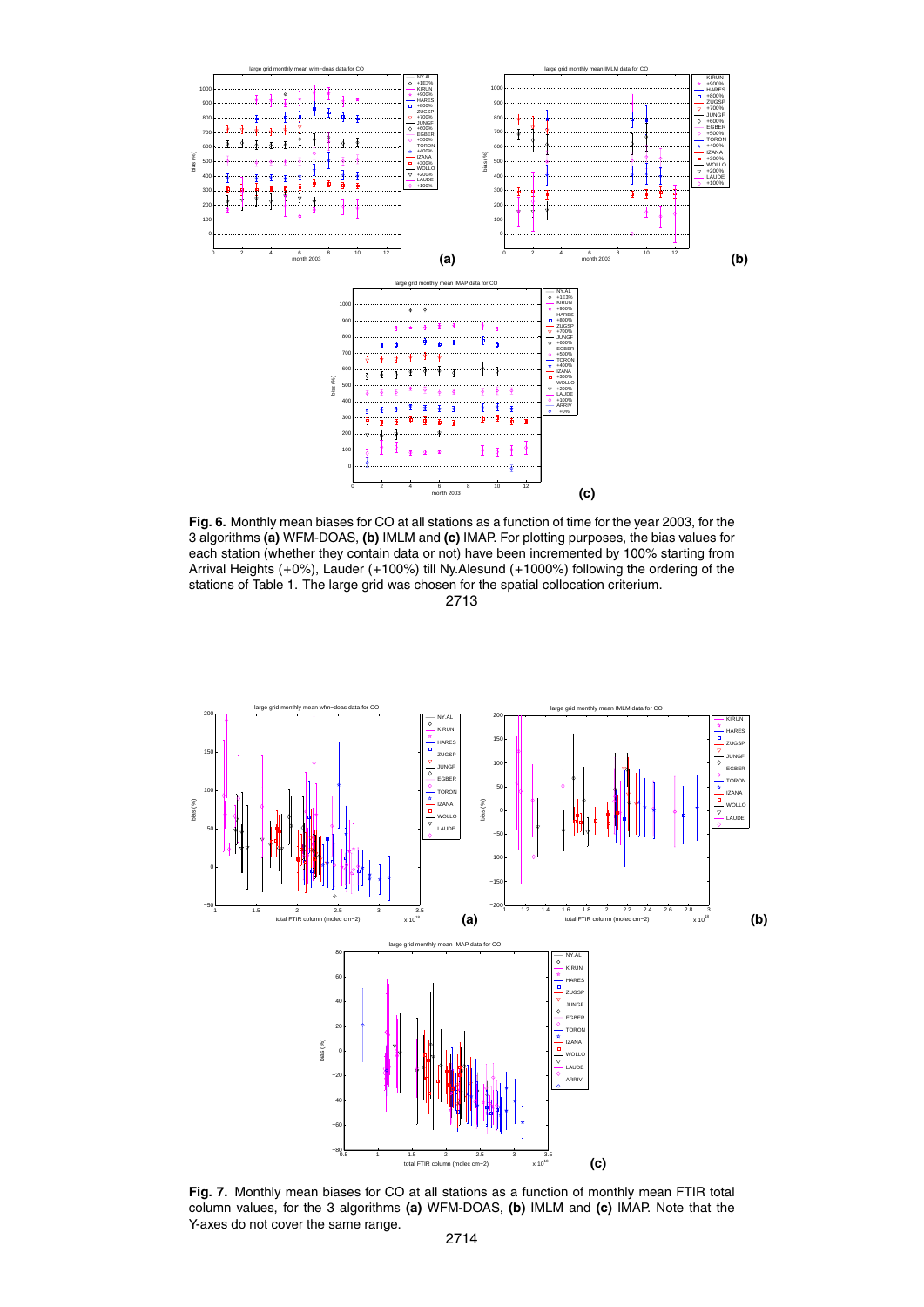

Fig. 8. The calculated percentage bias for  $CH<sub>4</sub>$  as a function of latitude for a large grid collocation, for all three algorithms.



Fig. 9. Monthly mean biases for CH<sub>4</sub> at all stations as a function of time for the year 2003, for the 3 algorithms **(a)** WFM-DOAS, **(b)** IMLM and **(c)** IMAP. For plotting purposes, the bias values for each station (whether they contain data or not) have been incremented by 50% starting from Arrival Heights (+0%), Lauder (+50%) till Ny.Alesund (+500%) following the ordering of the stations of Table 1. The large grid was chosen for the spatial collocation criterium. 2716

2715